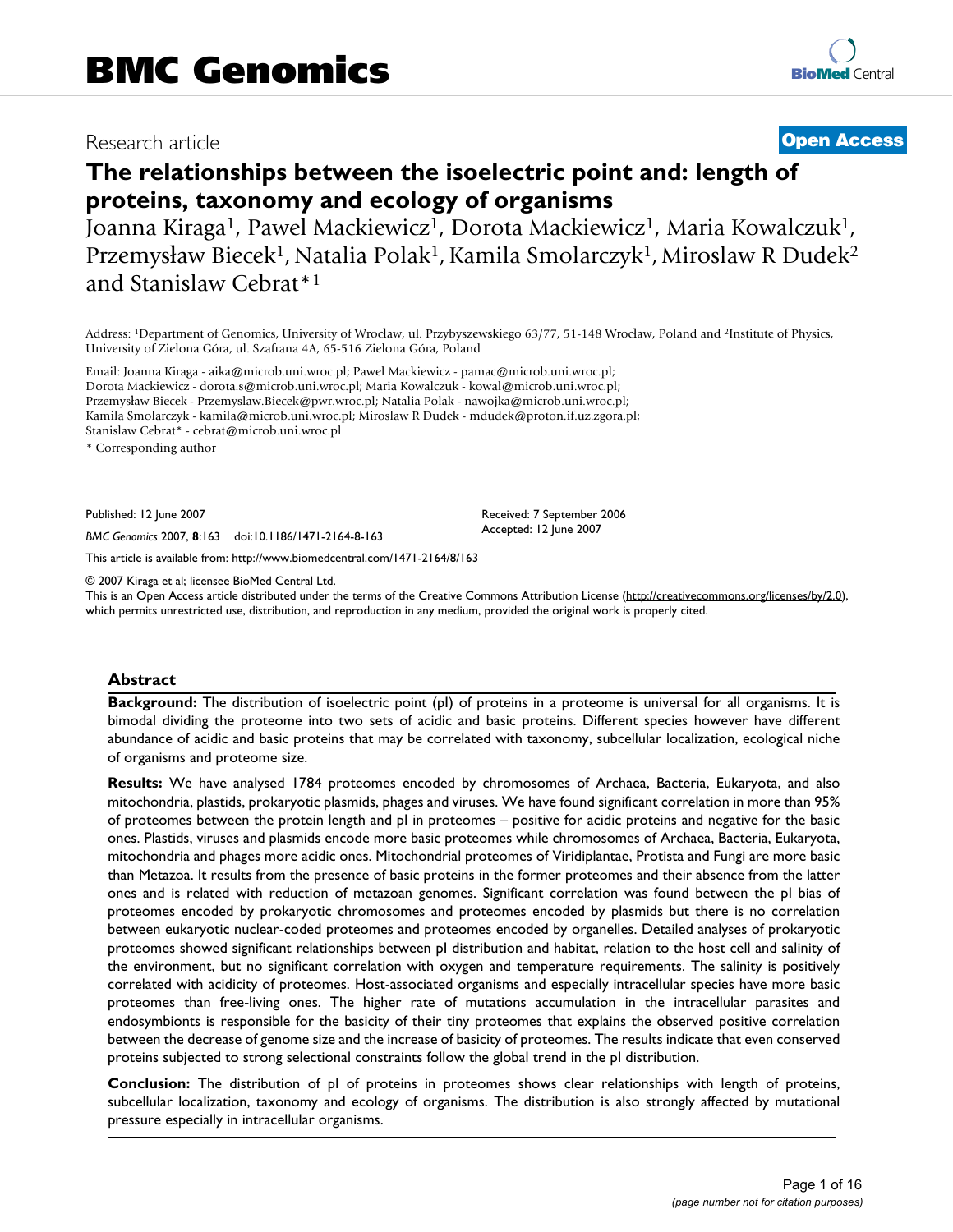## **Background**

The abundance of genomic data allows for answering questions concerning the whole genomes' or proteomes' structure and evolution. One of the most intriguing recent findings is the distribution of isoelectric point (pI) of proteins in the whole proteomes. So called virtual 2D gels (i.e. plots where pI of proteins is plotted against their molecular weight) seem to be universal – in all proteomes they are usually bimodal with very low fractions of proteins with pI close to 7.4 [1-8]. More detailed analyses have shown that the distribution is connected with specific properties of basic and acidic residues of amino acids and combinations of their pK values. The probability of constructing a protein with pI close to 7.4 of naturally occurring amino acids is low. This is in agreement with expectations because proteins are most insoluble, least reactive and unstable in pH close to their pI, and pH of the majority of the cell interior compartments is close to 7.5 [5,9]. Thus, this property of proteomes could be the result of selection at the very early steps of evolution.

Different relationships between pI and other phenomena were discovered. Schwartz et al. [6] observed the correlation between the trimodal distribution of pI and the subcellular localization of proteins. Knight et al. [7] characterized more than 100 prokaryotic and eukaryotic proteomes by virtual 2D-gels and observed very little or no relations to phylogeny while significant relationship existed with the ecological niche of organisms. Moreover, they found a negative correlation between proteome size and basicity for the smallest and the most basic proteomes. Also very well documented has been the shift of pI distribution toward acidicity in halophilic bacteria which is probably related to their adaptation to high salt environments [10-12]. Similarly, it has been assumed that the basic proteomes of *Coxiella burnetti* and *Helicobacter pylori* are connected with an adaptation to acidic environment [13] and the basic proteomes of some Archaea are an adaptation to high temperature [14]. On the other hand, Nandi et al. [15] have focused on an evolutionary approach and found that the molecular weight of proteins is a much more conserved feature than their pI value. They concluded that a lot of orthologous proteins change their pI between acidic and basic and only a few stay exclusively acidic or basic in different organisms. Furthermore, Schwartz et al. [6] and Knight et al. [7] found that membrane proteins are larger and more basic than non-membrane ones whereas Nandi et al. [15] found that many orthologous membrane proteins have very variable pI values and may be used as markers to predict the organism's ecological niche.

In this paper we have broadened our analysis to proteomes of organelles, viruses and bacteriophages and applied different methods and parameters to describe quantitatively the pI distribution of proteomes. One of the aims of these studies is uncovering the relationship between the pI and the protein length. In the previous analyses, such correlations even if existing, were neglected. Furthermore, we have analysed the relations between the pI distributions of proteomes and the taxonomy and ecology of corresponding organisms considering different taxonomical levels and ecological signatures such as habitat, relation to the host cell, salinity, oxygen and temperature requirements. Moreover, we have tried to explain the observed relationship between the proteome size and the pI distribution of proteomes [7].

### **Results and Discussion**

#### *General properties of isoelectric point distributions in proteomes*

Some examples of the distributions of isoelectric points of proteins coded by selected proteomes are shown in Fig. 1 (for more proteomes see additional data files 2, 3 and 4). All analysed proteomes show usually bimodal distributions with a smaller third peak between two main peaks, which are in agreement with the results of other authors [7,8] and suggestions that the multimodal distribution of pI corresponds to the pK values of amino acid moieties [8,14].

To simplify comparative analyses of the pI distribution of different proteomes, we have divided the whole sets of proteins into two sets called later the acidic and basic sets. The division point corresponds to the pI value for which the pI distribution reaches the minimum between acidic and basic sets (see the Methods section for details). For most of proteomes the division point was between 7.4 and 7.5. The distribution of the values of division points is very narrow – the range is 7.22 – 7.54 with the average and median 7.41. We have not found any correlation between the pH of these points and the taxonomical or ecological classification of organisms and genome sizes. The universality of the pH value of the minimum in pI distributions supports the conclusion of other authors that the bimodal distribution of pI results from intrinsic chemical properties of amino acids [8].

For each proteome we have calculated the average pI separately for the basic and the acidic sets of proteins, the average length of proteins and the pI bias (see the Methods section). The pI bias simply describes the asymmetry of the bimodal distribution of pI (Fig. 1). It ranges from - 100% to 100%. These two extreme values indicate that all proteins in a given proteome are acidic or basic, respectively. Value close to zero means that a given proteome has a similar fraction of acidic and basic proteins. We have found that if a proteome has more acidic proteins, the average pI of proteins of the acidic set is lower and the relationship is statistically significant (correlation coeffi-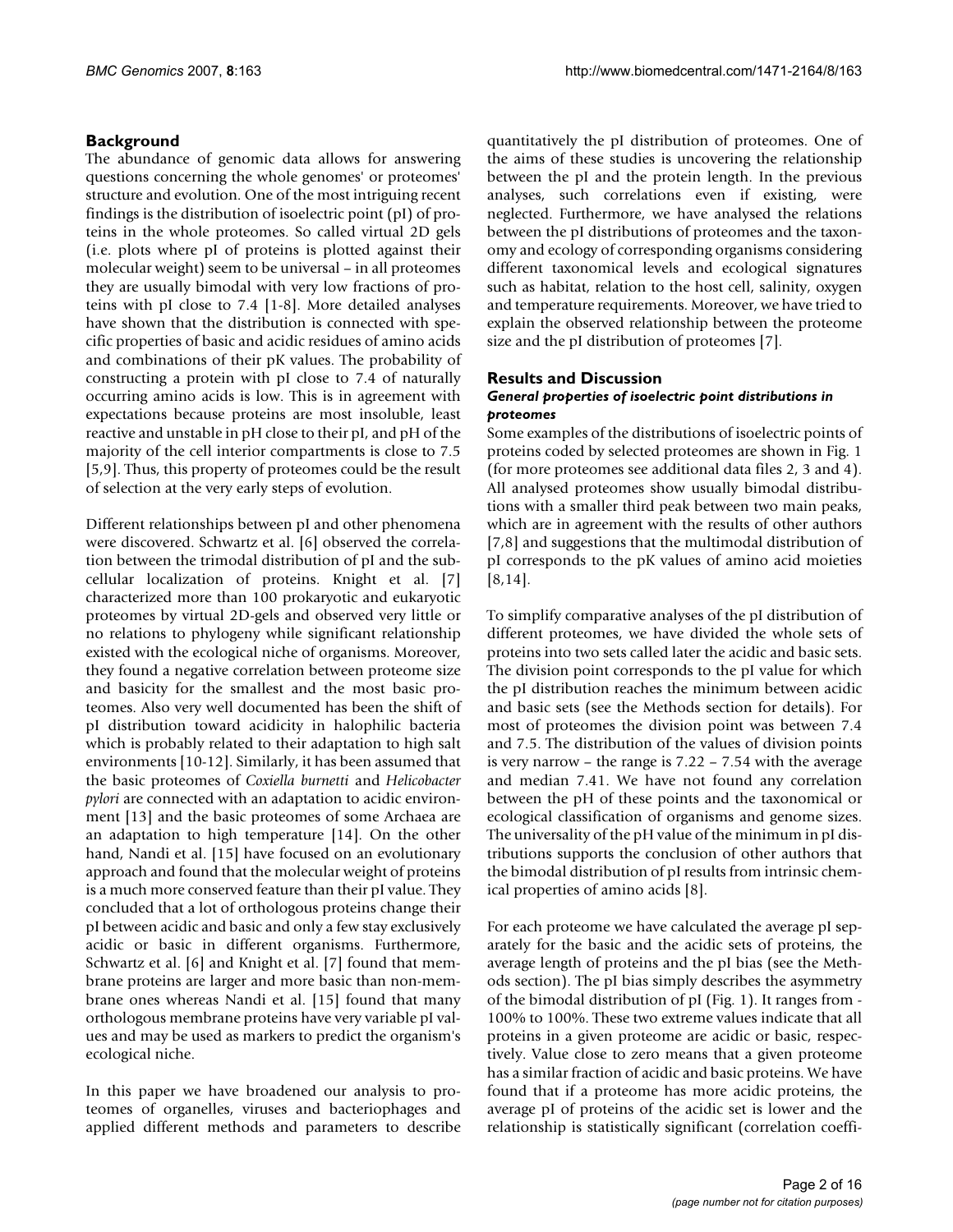

Histograms of pI values at 0.1 unit intervals (left panel) and relationship between length of proteins (log L) and their pI (right panel) for selected prokaryotic proteomes with the different pI bias (b): (A) *Natronomonas pharaonis* DSM 2160, b = -87%. (B) *Silicibacter pomeroyi* DSS-3, b = -44%; (C) *Ehrlichia ruminantium* str. Gardel, b = 0%; (D) *Mycoplasma pneumoniae* M129, b = 43%; (E) *Wigglesworthia glossinidia*, b = 86%. Black points represent the set of acidic proteins while grey ones – the set of basic proteins. Diagrams for all analysed proteomes are available in additional data files 2, 3 and 4.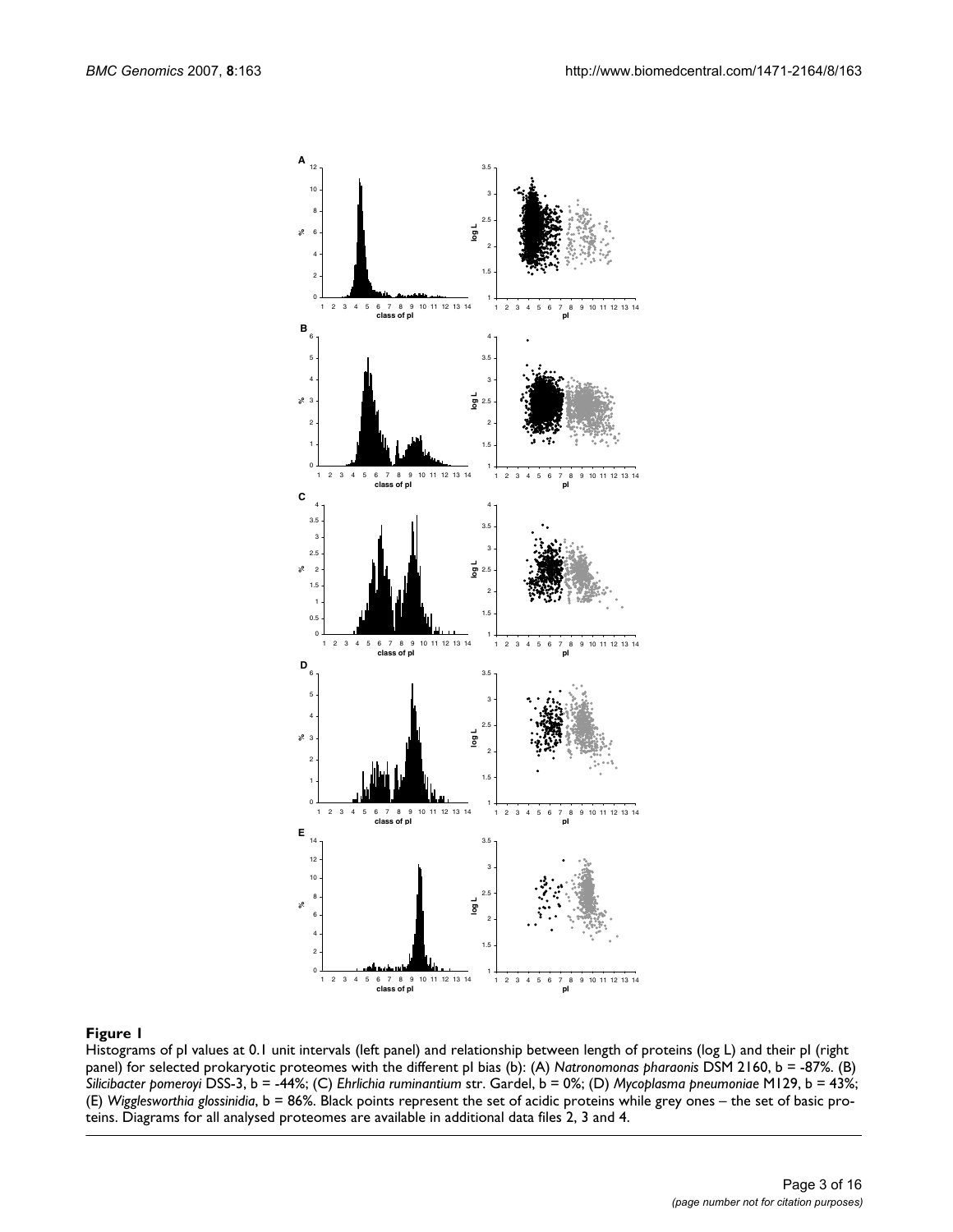cient,  $r = 0.76$ ,  $p < 0.001$ ) – additional data file 5A. On the other hand, if the basic proteins prevail in the proteome it is not connected with the shift of average pI value of basic proteins with exception of some intracellular microorganisms (additional data file 5B). We have also found that the basic sets have greater variance of their pI than the acidic sets that indicates greater diversity of the basic proteins.

#### *Relationships between pI value and size of proteins*

The 2D virtual distribution of proteins shows a characteristic pattern that may resemble a "butterfly" [7] or "lungs", and no correlation has been observed between pI and the molecular weight of proteins. Nandi et al. [15] have found that molecular weight of proteins is a much more conserved feature than their pI which would additionally suggest that there should be no correlation between pI and molecular weight. However, after dividing proteomes into acidic and basic sets, the correlation between the pI and the size of proteins for many proteomes can be seen – positive for acidic proteins and negative for basic proteins (Fig. 1). Although the correlation coefficient is not very high, for more than 92% of acidic sets and almost 99% of basic sets of chromosome-encoded proteomes of Archaea, Bacteria and Eukaryota it is statistically significant with Benjamini-Hochberg adjusted p < 0.05. Furthermore, the correlation between the size and pI of proteins is a general feature with very narrow distributions of the correlation coefficients (shown in Fig. 2 separately for acidic and basic proteins).

To show that these correlations are intrinsic properties of proteomes, we have created three artificial proteomes consisting of randomly generated proteins characterized by: (i) the average amino acid composition of *E. coli* proteins and the length of the real *E. coli* proteins; (ii) equal frequencies of amino acids and the length of the real *E. coli* proteins; (iii) the average amino acid composition of the *E. coli* proteins and the uniform length distribution in the range of the *E. coli* proteins. (See additional data file 6 for distributions of pI and relationships between length of proteins and their pI for these proteomes.) The generation of artificial proteomes was repeated 100 times for each set. In each case we got significant correlations between length and pI values (Tab. 1). Each version of artificial proteomes produced the bimodal distribution of pI and stronger correlations between the pI and the length of proteins than in the real *E. coli* proteome. The pI bias of the real proteome does not fall within the range of pI values of generated proteomes and is nearest to the generated proteomes assuming the average amino acid composition and the length of the real *E. coli* proteins. The pI bias was more balanced when proteins were generated from the uniform amino acids distribution, however still without proteins with pI close to 7.4. In addition, the proteome became more acidic when the length of proteins corresponded to



#### Figure 2

Distributions of the correlation coefficients between pI value and length of proteins calculated separately for acidic and basic sets of proteomes.

the uniform distribution. It suggests that selection for the length of proteins may shape the pI distribution to some extent.

The results mean that the longer proteins can maintain the neutral or nearly neutral pI whereas the most extreme pI values are specific for shorter proteins. It probably results from purely statistical reasons. The shorter proteins show higher fluctuation of amino acid composition, which strongly influences their pI – incorporation of even one charged residue shifts significantly the protein pI to the lower or higher value. On the other hand, long proteins, usually composed of more charged amino acids much better buffer the effect of fluctuation in their composition and can keep their pI even close to 7.4. This 'statistical' explanation of the relationship between proteins size and pI does not exclude the possibility that this relation may have some biological consequences in a diversification of proteins' structure and function. For example, if there exists a selection constraint to generate a very acidic or very basic protein, the easiest way to accomplish that is "to make" it short. Actually, very basic proteins interacting with nucleic acids – ribosomal proteins – are usually very short. We think that more proteins subjected to such selection should be found. These proteins may belong to specific regulatory proteins, transcriptional factors, modulators, signalling proteins, small proteins interacting with other proteins etc.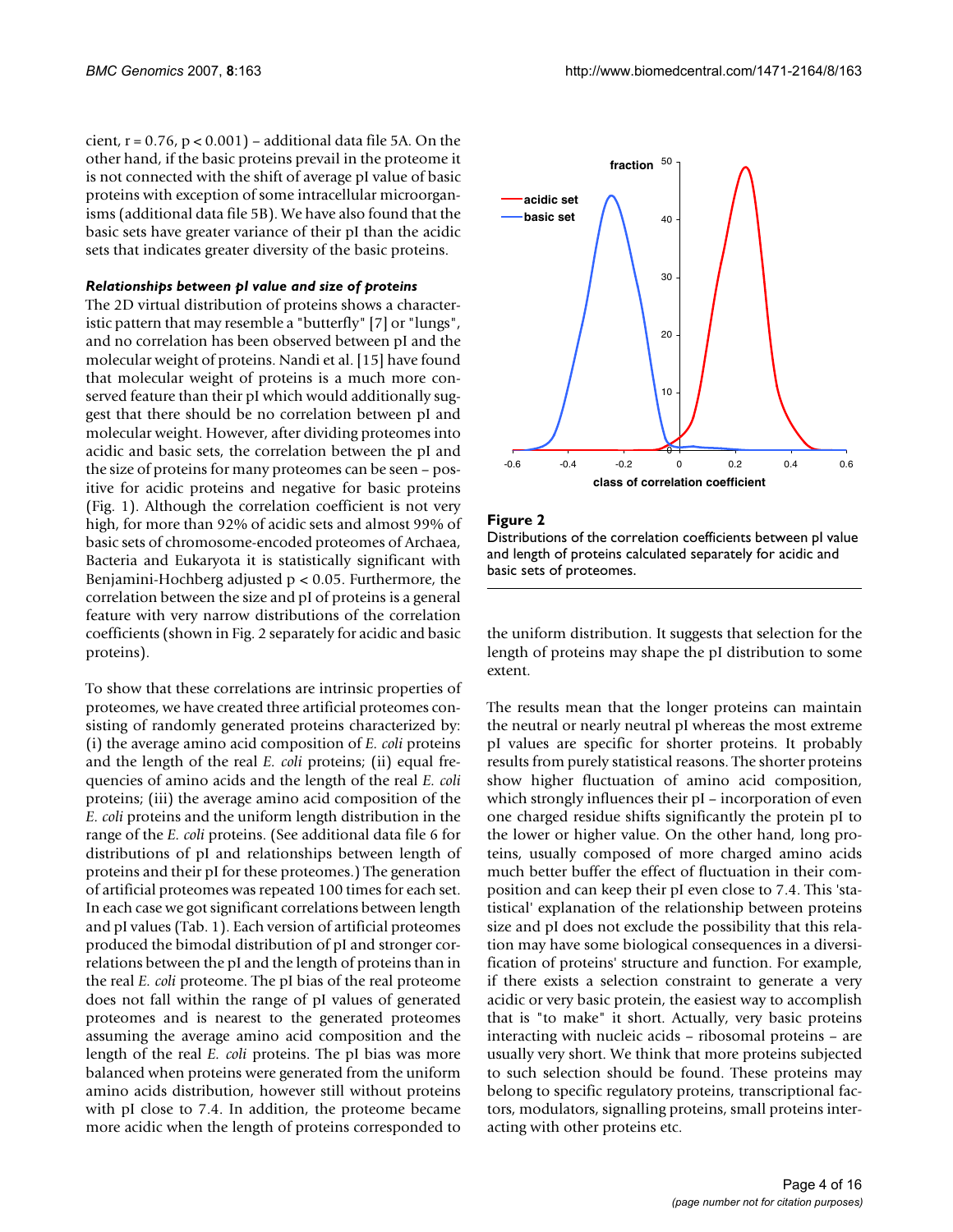#### **Table 1: Properties of artificial and real** *E. coli* **proteomes.**

| Analysed proteome                                                                                                           | Correlation coefficient for |           | pl bias [%]              |  |
|-----------------------------------------------------------------------------------------------------------------------------|-----------------------------|-----------|--------------------------|--|
|                                                                                                                             | acidic set                  | basic set |                          |  |
| the average amino acid composition of E. coli proteins;<br>the length of E. coli proteins                                   | 0.23                        | $-0.28$   | $-32$ ( $-29$ to $-36$ ) |  |
| equal frequencies of amino acids;<br>the length of E. coli proteins                                                         | 0.32                        | $-0.28$   | $-5$ ( $-8$ to $-2$ )    |  |
| the average amino acid composition of E. coli proteins;<br>the uniform length distribution in the range of E. coli proteins | 0.33                        | $-0.48$   | -50 (-53 to -46)         |  |
| the real proteome of E. coli K12                                                                                            | 0.15                        | $-0.25$   | -27                      |  |

Each of the first three proteomes was generated 100 times and the resulting correlation coefficients and the pI bias were averaged over 100 values. Correlation coefficients both for all generated artificial proteomes and the real proteome are statistically significant with p < 0.001.

We have also noticed a difference in the length of acidic and basic proteins. The comparative analyses have shown that acidic proteins are significantly longer than basic ones (t-Student test, Benjamini-Hochberg adjusted p < 0.05) in more than 95% of Archaea, Bacteria and Eukaryota proteomes. The acidic proteins are on average 73 and 107 amino acid residues longer than the basic ones in the case of Prokaryota and Eukaryota, respectively. Probably it is connected with the presence of very short ribosomal proteins in the basic set and long aminoacyl-tRNA synthetases in the acidic one [15].

Nandi et al. [15] observed that the size of orthologous proteins found in closely related organisms is much more conserved than their pI. We compared the length of orthologous proteins of many proteomes whose pI values were changed from acidic to basic or vice versa but we did not observe any statistically significant differences in the length of these proteins, either. We found that the change of pI did not depend on the length of the compared orthologs.

#### *Relationships between pI values of proteomes and taxonomy*

In the analysis of potential relationships between pI of proteomes and taxonomy we have used the pI bias that is quite concise but a very informative parameter emphasising the most distinct and basic differences in the pI distributions. Fig. 3 shows the result of statistical analysis of the pI bias of different groups of proteomes and the UPGMA dendrogram classifying the different groups of proteomes according to the median of the pI bias. The analysis allows for dividing proteomes into at least two groups: (1) the more basic proteomes coded by plastids, viruses and plasmids and (2) the more acidic proteomes of Archaea, Bacteria, Eukaryota, mitochondria and phages. This division is supported by 95% (subsampling method), WLS-LRT and F-test (both p < 0.001). Moreover, every comparison between members classified to these different groups made by Kruskal-Wallis test is statistically significant (p < 0.002). Within the acidic group it is possible to recognize some subgroups according to the high percentage support: Eukaryota with mitochondria and Bacteria with phages. The clade containing Prokaryota and phages is rather weakly supported by subsampling analysis but it is very significant according to WLS-LRT and F-test (for both p < 0.001). The observed basicity of plastid, viral and plasmid proteomes is probably connected with the prevalence of basic proteins (e.g. ribosomal in the case of plastids and basic proteins interacting with nucleic acids in the case of viruses) and it may also result from higher rate of accumulation of mutations, especially in viruses and plasmids (see the section 'Relation between pI value of proteomes, their sizes and GC content of genomes' for similar a explanation for intracellular bacteria).

Our analyses of prokaryotic proteomes performed on the lower taxonomical level did not show any relation between the pI bias and phylogeny, which is in agreement with the results of Knight et al. [7]. Many monophyletic or closely related groups (e.g. taxa of Archaea or proteobacteria) were not grouped when the pI bias was used as a criterion. It indicates that the pI distribution has not been conserved during evolution of prokaryotes. We did not observe such a relationship for eukaryotic proteomes, either.

On the other hand, we have found an interesting grouping related to a phylogenetic signal when analysing mitochondrial proteomes, which are much smaller and more conserved according to their protein content than large chromosome-encoded proteomes (Fig. 4, see also Tab. 2). The analysed groups of proteomes clearly divide into two subgroups: Viridiplantae+Protista and Fungi+Metazoa. This division is strongly supported in 100%, WLS-LRT and F-test (for both  $p < 0.001$ ). It is in agreement with the opinion that the clade of Fungi+Metazoa called Opisthokonta is a well-established group, which is supported by many molecular data analyses [16,17]. Furthermore, the two subgroups of Metazoa: Chordata and non-Chordata (including the most of phyla of invertebrates) form a well-supported clade (97%; WLS-LRT and F-test: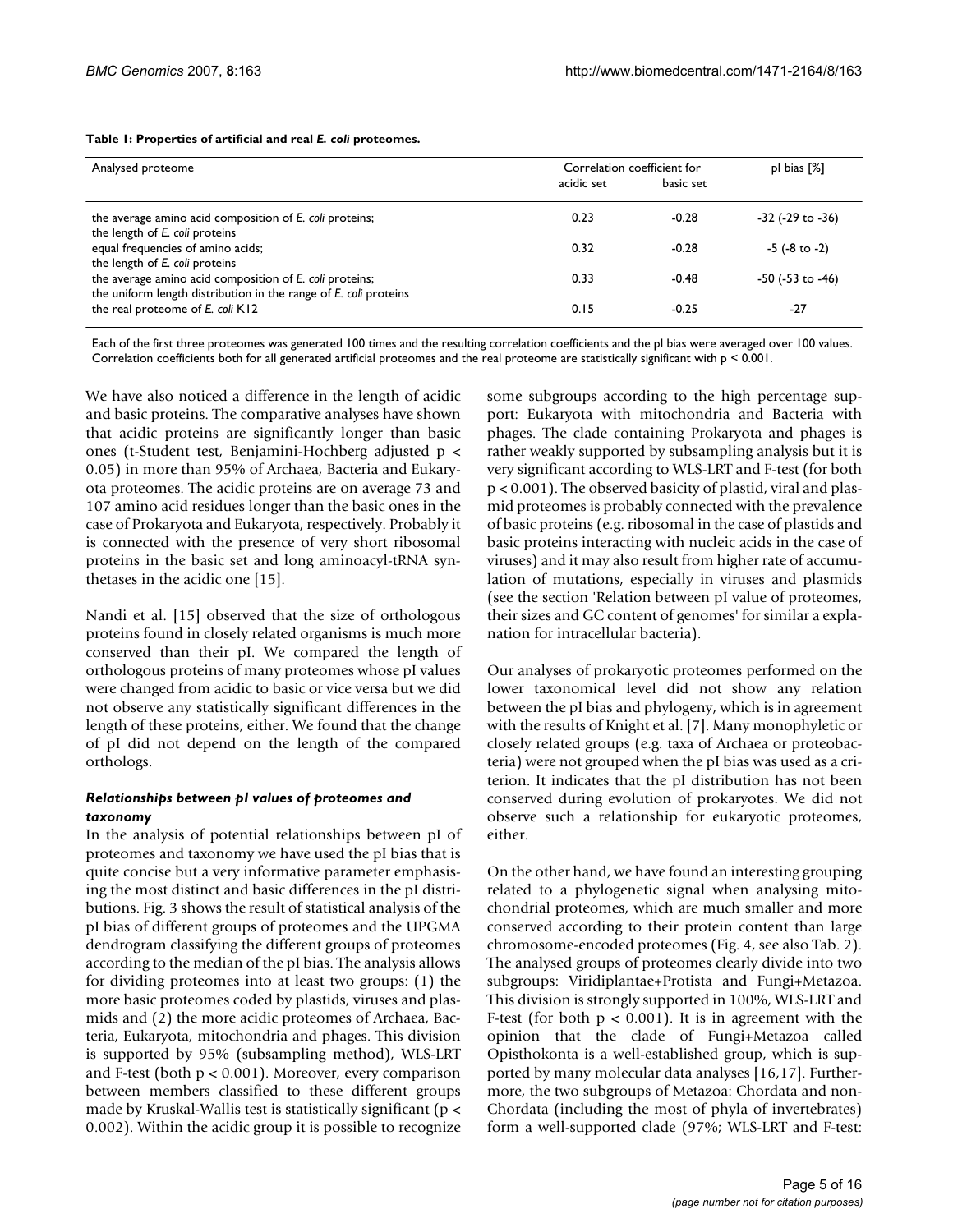

Statistical analysis of the pI bias of different groups of proteomes and their UPGMA-based clustering according to the median of the pI bias. Numbers at nodes mean the percentage support based on subsampling method and asterisks denote results of WLS-LRT/F tests (both with p < 0.001).

for both  $p < 0.001$ ). The Viridiplantae+Protista group has much more basic proteomes on average than the Fungi+Metazoa. In the Opisthokonta group Fungi have moderately basic proteomes while Metazoa possess neutral (non-Chordata) or slightly acidic (Chordata) ones.

The observed phylogenetic signal in the pI bias is probably the result of different composition of proteomes. Mitochondrial proteomes of Viridiplantae, Protista and Fungi are usually several times larger than Metazoa proteomes that contain usually 12–13 proteins. Actually, the most of proteins (e.g. ribosomal proteins) that are absent from Metazoa but present in Viridiplantae, Protista and Fungi are very basic (additional data file 7). Therefore, when we performed the same analysis based on the proteomes consisting only of 12 proteins present in the most of mitochondrial proteomes the phylogenetic signal disappeared and the pI bias of basic proteomes became neu-



### Figure 4

Statistical analysis of the pI bias of mitochondrial proteomes and their UPGMA-based clustering according to the median of the pI bias. Numbers at nodes mean the percentage support based on subsampling method and asterisks denote results of WLS-LRT/F tests (both with p < 0.001).

tral or even acidic (for Fungi). We did not find any relationship between the pI bias and phylogeny on lower taxonomic levels: among metazoan phyla and subgroups of Craniata when analysing both full proteomes and proteomes containing only the 12 common proteins.

Similarly to Knight et al. [7] but analysing a larger set of proteomes, we have found significant correlation between the pI bias of proteomes coded by prokaryotic genomes and their plasmids ( $N = 63$ ,  $r = 0.74$ ,  $p < 0.001$ ). There is no such correlation between the pI bias of eukaryotic nuclear-coded proteomes and proteomes of their organelles ( $N = 36$ ,  $r = 0.04$ ,  $p = 0.81$ ). We have obtained similar results when analysing the average pI values of acidic and basic sets separately and no correlation was found in these two cases when the average length of proteins in these two sets was studied. It seems that organelle genomes are more independent than plasmids to follow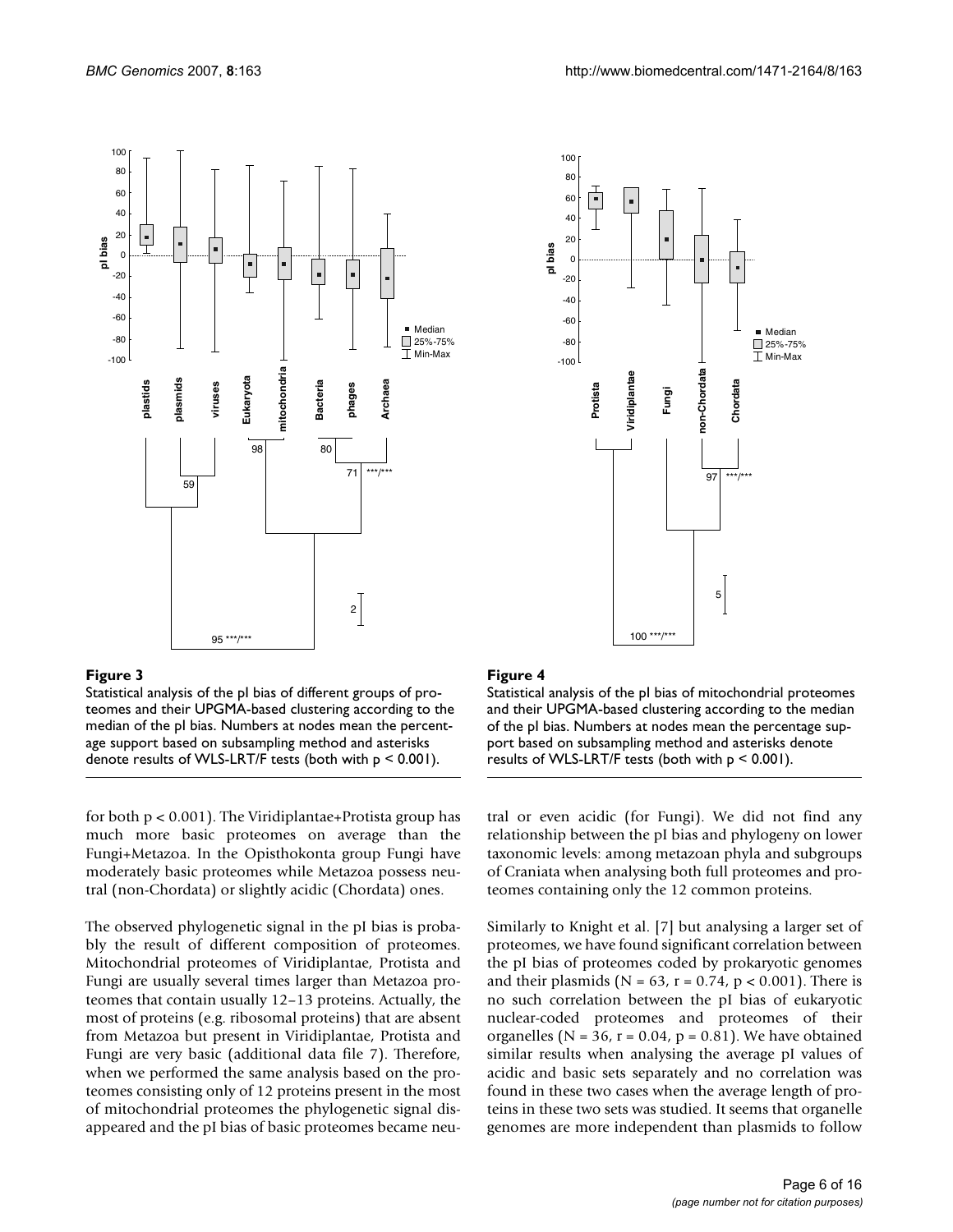| Analysed proteome             | Nuclear-coded proteins targeted to organelle |                    | Organelle-encoded proteomes |        |              |
|-------------------------------|----------------------------------------------|--------------------|-----------------------------|--------|--------------|
|                               | the whole sequence                           | the mature protein | quartile 25%                | median | quartile 75% |
| plastid                       | $-5.7$                                       | $-53.1$            | 9.8                         | 17.4   | 29.3         |
| mitochondrion - Protista      | 4.8                                          | $-33.3$            | 49.2                        | 59.I   | 65.0         |
| mitochondrion - Viridiplantae | $-9.4$                                       | $-58.1$            | 45.4                        | 56.4   | 69.4         |
| mitochondrion - Fungi         | 44.4                                         | $-6.9$             | 0.0                         | 20.0   | 47.4         |
| mitochondrion - non-Chordata  | 21.9                                         | $-34.4$            | $-23.1$                     | 0.0    | 23.1         |
| mitochondrion - Chordata      | 46.0                                         | $-15.0$            | $-23.1$                     | $-7.7$ | 7.7          |

#### **Table 2: Comparison of the pI bias for subsets of organellar proteomes.**

the genomic trends in pI, which seems to be not true for plasmids. For example, the organelles are separated by two membranes and posses their own replicational, transcriptional and translational machinery. Plasmids code generally for more basic proteins than chromosomes but a mutational pressure or some selection constraints affect these two proteomes simultaneously and gene transfer between plasmids and chromosomes occurs probably more often than between organellar and nuclear genomes. If more data are available, it would be interesting to analyze such relationships between viral or phagal proteomes and proteomes of infected organisms.

#### *Relationships between pI values and subcellular localization of proteins*

The analysed mitochondrial and plastid proteomes include only proteins coded by the organellar genomes. However, there are many proteins encoded by nuclear genes, which are targeted to the organelles. The nuclearencoded organellar proteins are usually equipped with Nterminal targeting signals (transit peptides) responsible for their import into organelles. These peptides are cleaved off by organellar peptidases after the proteins are transported. Because these presequences are rich in basic amino acid residues, the pI of premature unprocessed proteins (i.e. the whole sequences) should be more basic than the pI of mature proteins (i.e. without transit peptide). In the Tab. 2 we have compared the pI bias of the premature and mature proteins with proteomes coded by organellar genomes. Because mitochondrial proteomes differ between various taxonomical groups, we analysed them separately. (See additional data file 8 for distributions of pI and relationships between length of proteins and their pI for these proteomes.) As it was expected, the presence of very basic transit peptides (pI bias 93 – 100%) in the premature proteins shifts the pI distribution of these proteins towards basicity (i.e. higher values of pI bias), whereas most mature proteins are acidic. Interestingly, only in plastid and mitochondrial proteomes of plants a weak surplus of acidic premature proteins still exists. The nuclear-encoded organellar proteomes generally differ from the organelle-encoded ones. The pI bias values only of the mitochondrial premature proteins of Viridiplantae

and Fungi and mitochondrial mature proteins of Chordata fall within the quartile range of the pI bias of corresponding organelle-encoded proteomes.

Schwartz et al. [6] analyzed three subcellular localizations of proteins and found that cytoplasmic and integral membrane proteomes contain more acidic and basic proteins, respectively, whereas the nuclear proteome has rather equal proportions of the acidic and basic proteins. In this paper we have considered 12 subcellular localizations in analyses (Tab. 3). (See also additional data file 9 for distributions of pI and relationships between length of proteins and their pI for these proteomes.) The results showed that the most acidic proteomes are present not only in cytosol but also in vacuoles and lysosomes and many acidic proteins build cytoskeleton. The most basic is the mitochondrial proteome and the distribution of pI of proteins integral to membrane is slightly shifted towards basicity. The rest of subcellular localizations contain more balanced proportions of acidic and basic proteins. The basic character of integral membrane proteins may be explained by the presence of the basic residues on either side of membrane spanning region, which play a role in a stabilization of proteins in the membrane [6]. Basicity of mitochondrial proteins results from the presence of positively charged transit peptides. The other relationships between the pI and the subcellular localization are probably related to the presence of some specific groups of proteins in particular localizations (e.g. acid hydrolases in lysosomes, degradative enzymes in vacuoles and acidic proteins such as: actins, dyneins, keratins, kinesins, lamins, myosins, tubulins in cytoskeleton). It is interesting to correlate the pI distribution of the particular proteomes with the pH of the compartments in which these proteomes are located. However, we did not observe any statistically significant correlation ( $r = 0.38$ ,  $p = 0.27$ ,  $n = 10$ ).

### *Relationships between pI values of proteomes and ecology of their organisms*

To analyse the relationships between the pI of proteomes and ecology of organisms in details, all analysed prokaryotic proteomes were classified to different ecological subgroups (see the Methods section for details) and then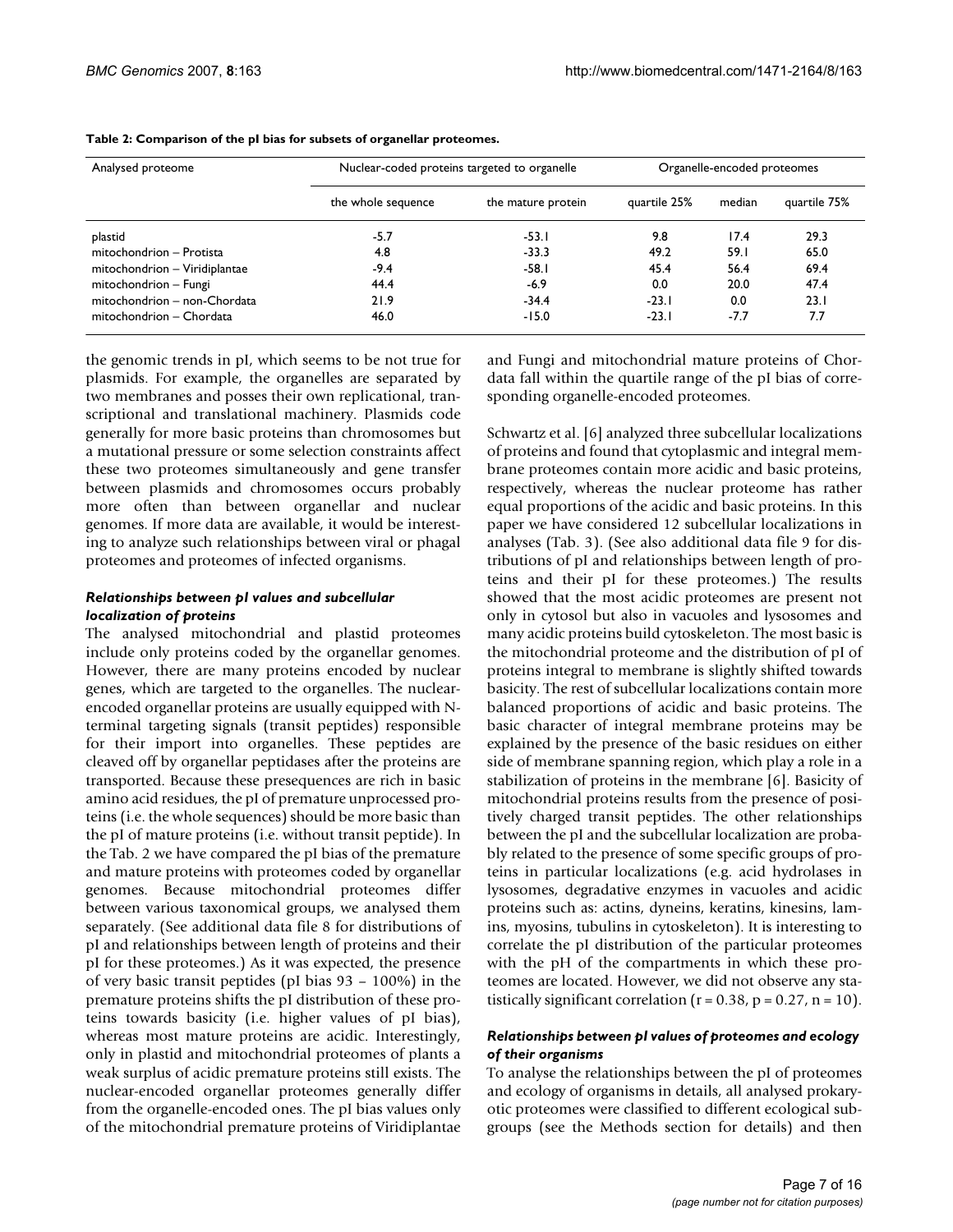**Table 4: Statistical analysis of the pI bias for different ecological** 

**Table 3: Comparison of the pI bias for proteomes of different subcellular localization.**

| Proteome              | number | pl bias |
|-----------------------|--------|---------|
| vacuolar              | 39     | $-69.2$ |
| cytosolic             | 940    | $-54.5$ |
| cytoskeleton          | 953    | $-51.7$ |
| lysosomal             | 43     | $-45.5$ |
| Golgi apparatus       | 315    | $-11.7$ |
| nuclear               | 4144   | $-10.5$ |
| peroxisomal           | 174    | $-2.3$  |
| extracellular         | 1364   | 4.1     |
| endoplasmic reticulum | 695    | 4.2     |
| chloroplast           | 400    | 5.5     |
| integral to membrane  | 2191   | 13.7    |
| mitochondrial         | 1681   | 35.8    |

compared in respect to the pI bias (Tab. 4). The Kruskal-Wallis tests revealed that the differences were not statistically significant when organisms were grouped according to their oxygen and temperature requirements ( $p > 0.1$ ) but they were very significant when classified according to their habitat, relation to host cell and salinity requirements ( $p < 0.001$ ). The same conclusion we have drawn (on the same significance level) when the  $\chi^2$  test was performed. Fig. 5 presents the ratios of the observed to expected number of proteomes in a given class of pI bias for different ecological classifications.

The analyses showed that salinity is positively correlated with the acidity of proteomes – the more halophilic organisms have more acidic proteomes. It agrees with results of other authors who observed in halophiles predominance of acidic over basic residues [18-22] and low isoelectric point of their proteins [10-12]. Extremely halophilic and moderately halophilic bacteria are present only in the 'acidic' class and mesohalophiles disappear in the 'basic' class (Fig. 5C). This relationship is usually explained by the higher stability and solubility of proteins rich in acidic residues in hypersaline environment [19,23- 28].

Considering habitat preferences, host-associated organisms have the least acidic proteomes compared to other groups and aquatic bacteria possess the most acidic ones. In the 'acidic' class aquatic bacteria are the most overrepresented group and host-associated species the most underrepresented one (Fig. 5D). On the other hand, the 'basic' class contains only host-associated microorganisms. Although proteomes of host-associated species are shifted towards more basic proteomes, they are still acidic on average (Tab. 4). However, a more detailed classification of organisms considering their relation to the host cell has revealed that proteomes of intracellular bacteria are on average basic and extracellular and free-living/

| groups.                |        |              |         |              |
|------------------------|--------|--------------|---------|--------------|
| Ecological group       | number | quartile 25% | median  | quartile 75% |
| oxygen                 |        |              |         |              |
| requirements           |        |              |         |              |
| anaerobes              | 36     | -28.4        | $-15.4$ | $-3.1$       |
| microaerophiles        | 4      | $-25.5$      | $-8.8$  | 3.3          |
| facultative            | 96     | $-26.8$      | $-20.7$ | $-13.3$      |
| aerobes                | 96     | $-29.8$      | $-12.6$ | 9.8          |
| temperature            |        |              |         |              |
| requirements           |        |              |         |              |
| psychrophiles          | 2      | $-30.6$      | $-21.9$ | $-13.2$      |
| mesophiles             | 202    | $-29.6$      | $-19.0$ | $-3.3$       |
| thermophiles           | 13     | $-27.8$      | $-20.8$ | $-13.5$      |
| hyperthermophiles      | 15     | $-23.4$      | 0.0     | 12.2         |
| salinity               |        |              |         |              |
| extreme halophiles     | 3      | $-84.4$      | $-79.5$ | $-60.8$      |
| moderate<br>halophiles | 8      | $-49.4$      | $-48.3$ | $-44.8$      |
| mesohalophiles         | 41     | $-38.7$      | $-23.4$ | $-3.4$       |
| non-halophiles         | 180    | $-24.8$      | $-16.3$ | $-1.3$       |
| habitat                |        |              |         |              |
| aquatic                | 25     | $-40.4$      | $-32.7$ | $-3.4$       |
| multiple               | 56     | $-33.8$      | $-29.4$ | $-21.0$      |
| specialized            | 22     | $-48.2$      | $-21.2$ | $-9.9$       |
| terrestrial            | 12     | $-26.0$      | $-22.9$ | $-20.3$      |
| host-associated        | 117    | $-19.8$      | $-10.6$ | 12.8         |
| relation to host       |        |              |         |              |
| cell                   |        |              |         |              |
| free living            | 76     | $-38.4$      | $-25.7$ | $-13.6$      |
| free living/           | 41     | $-33.7$      | $-26.5$ | $-20.5$      |
| extracellular          |        |              |         |              |
| free living/           | 4      | $-12.9$      | $-10.6$ | $-7.8$       |
| intracellular          |        |              |         |              |
| extracellular          | 70     | $-22.1$      | $-17.5$ | -4.7         |
| intracellular          | 41     | $-8.8$       | 14.2    | 42.8         |

intracellular species have slightly acidic proteomes (Fig. 5E). More acidic proteomes are characteristic of free-living/extracellular and free-living species. Actually, these two groups are overrepresented in the 'acidic' class whereas intracellular bacteria are strongly overrepresented in the 'basic' class. The results show that the more an organism is related to the host cell the more basic proteome it has. The explanation of this result will be discussed in the next section where the relationship between the pI bias, proteome size and GC content of genome is considered. We have also noticed that all intracellular organisms that have slightly acidic proteomes (Anaplasma, Brucella, Chlamydiae, Ehrlichia) and the majority of them (with only one exception) that have slightly basic proteomes with the pI bias  $\leq$  20% (Bartonella, Coxiella, Parachlamydia, *Rickettsia conorii*, Tropheryma, Wolbachia) reside and usually replicate in vacuoles or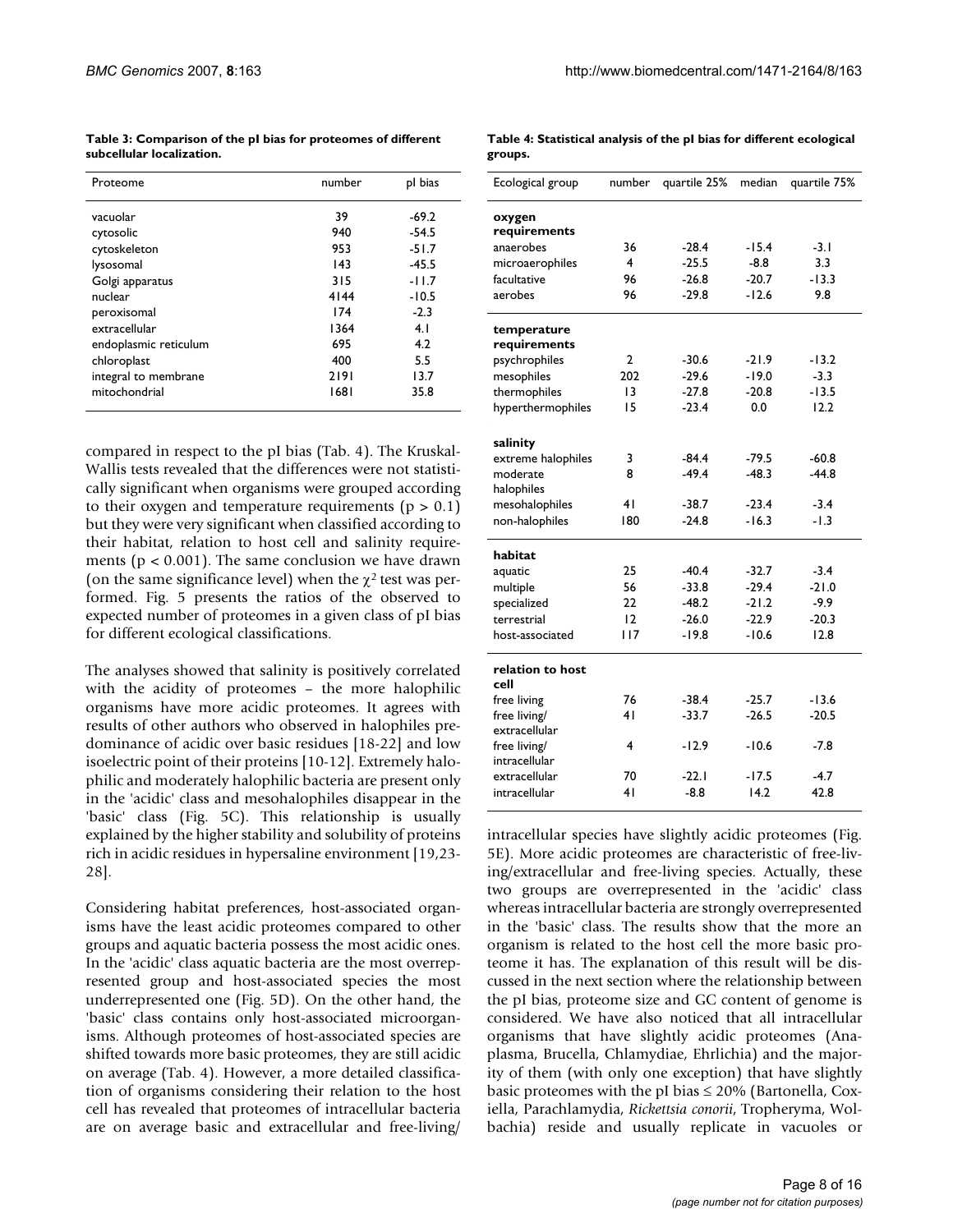

Ratios of the observed to expected number of proteomes in a given class of pI bias for different ecological classifications: (A) oxygen, (B) temperature, (C) salinity, (D) habitat and (E) relation to host cell.

phagosomes. What is interesting, *R. conorii* has the least basic proteome within the Rickettsia genus and as the only representative of its genus was observed in a vacuole [29]. It would imply that environment of vacuoles modifies proteomes of intracellular organisms towards acidicity.

Ecological changes quite strongly and quickly influence the pI bias in the course of evolution of proteomes because the changes in the pI bias are seen even among closely related organisms. We have gathered all analysed species belonging to the same genus and having different ecological assignments (see additional data file 10). In every case the pI bias of host-associated species is more shifted towards higher values (i.e. basicity) than the bias of species living in the multiple environments. The most pronounced examples are two species of Burkholderia of which one lives in a terrestrial habitat and posses the acidic proteome and the other one is associated with a

host and has the basic proteome. The proteomes of other host-associated species, although shifted towards basicity, are still acidic probably because these species are still facultative and extracellular parasites. Moreover, the clear shift of the pI bias is visible when species living in different salinity requirements are compared. The proteomes of halophilic and mesohalophilic species have more acidic proteins than non-halophilic ones.

#### *Relationships between pI values of proteomes, their sizes and GC content of genomes*

The relationship between pI value of proteomes, their sizes and GC content of genomes was analysed by Knight et al. [7]. They concluded that there is no correlation between median pI and GC content in small basic proteomes and have opened the discussion about the reasons of basicity of tiny proteomes by giving two unverified potential explanations: selection of proteins in the proteome and selection within particular proteins. To see how general these relations are, we have performed analyses on a larger set of proteomes using the pI bias and considering the relation of organisms to host cell in more detail.

Fig. 6A presents the relationship between the pI bias and proteome size (expressed as logarithm of proteins number) for prokaryotic organisms. The plot in additional data file 11 includes also eukaryotic organisms. A clear trend is visible for prokaryotic proteomes – the smaller proteomes contain more basic proteins – whereas, the most of proteomes of Eukaryota are shifted towards larger values of proteome size. The correlation coefficient for the set containing prokaryotic proteomes is  $r = -0.64$  (p < 0.001). The negative correlation has been found also for the pI bias and the GC content of genomes (for the whole set:  $r = -0.49$ , for prokaryotic proteomes  $r = -0.50$ ; for both p < 0.001). Generally, the genomes with lower GC content code for more basic proteomes. Detailed analysis of prokaryotic proteomes, considering relation between organisms and the host cell have shown that the more a bacterial strain relies on its host the higher is AT fraction in its genome and the smaller and more basic proteome it possesses (Fig. 6). Most of these organisms are intracellular parasites or endosymbionts or at least they are in some way associated with their host (extracellular). It seems that the rules are general because the proteome encoded by the nucleomorph of a eukaryote *Guillardia theta* [30] is also AT-rich, reduced and the most basic in the whole set. *G. theta* is a unicellular cryptophyte alga which is a host for another cell with reduced residual nucleus called the nucleomorph. The cell may be considered endosymbiont as well.

The observed correlations are clearer when only species with proteomes smaller than 1000 proteins are consid-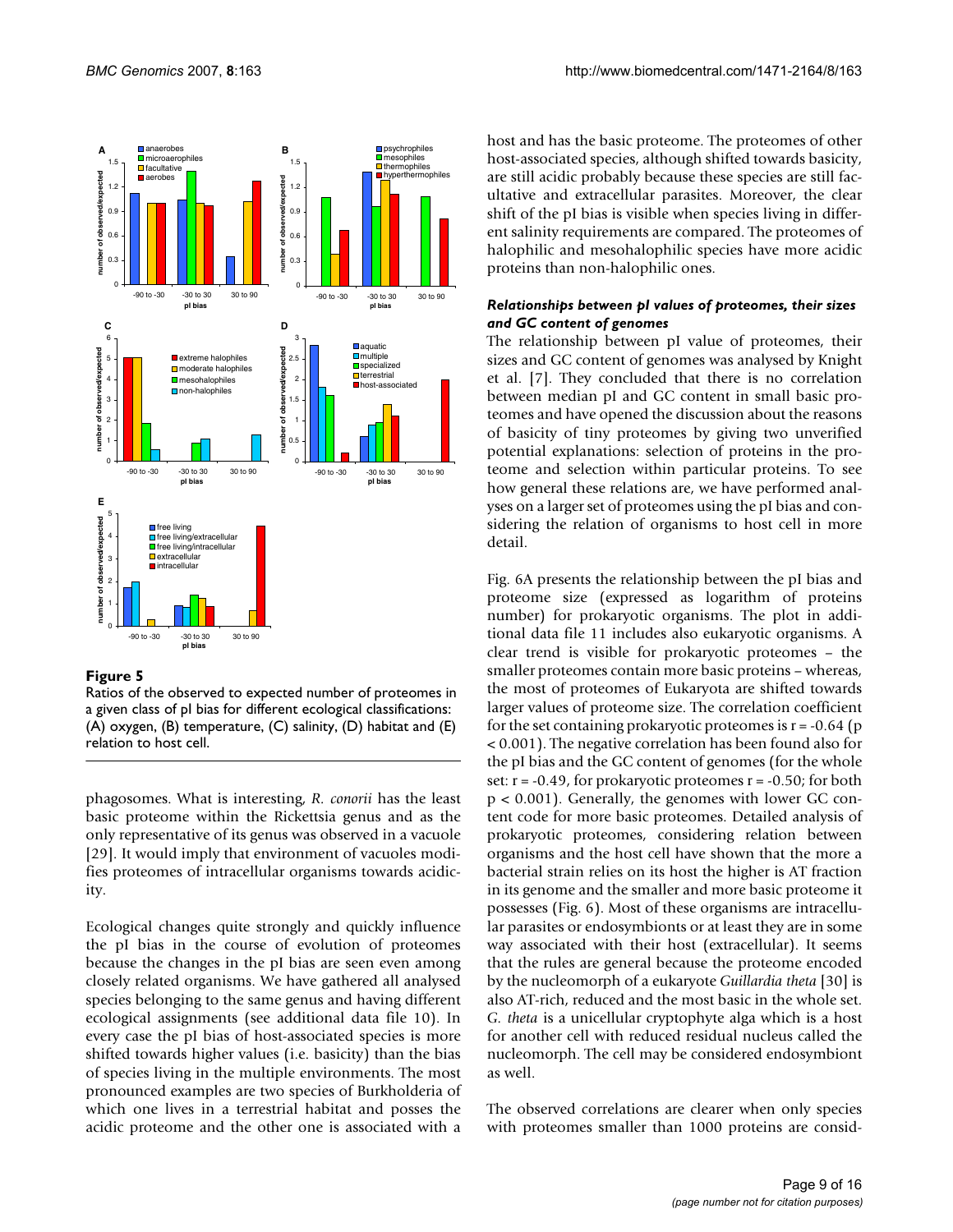

Relationship between the pI bias and: (A) logarithm of proteome size and (B) genomic GC content for different ecological groups of prokaryotes.

ered. The correlation coefficients change from -0.64 to - 0.82 for the relationship between the pI bias and proteome size and from -0.49 to -0.58 for the relationship between the pI bias and GC content and are statistically significant. Therefore, the hypothesis that the inefficiency of DNA repairing mechanisms in intracellular microorganisms causes the large AT bias of their small genomes and in consequence greater content of basic lysine [31] can not be completely excluded. It is possible that there are some other reasons of the observed relationships between the basicity of the proteome and the reduction of its size such as: gain or loss of some groups of proteins causing the pI shift of the whole proteome or selection for pI changes of particular proteins, e.g. involved in adaptation to the new environment or host [7]. The former hypothesis explains at least the differences between mitochondrial proteomes (see above).

We have considered if this hypothesis explains the basicity of small prokaryotic proteomes as well. We can exclude acquisition of basic proteins as the explanation because it is difficult to find any new genes gained by intracellular bacteria that would be absent from the closely related freeliving relatives [32-34]. Usually, in the intracellular bacteria many genes deteriorate or are eliminated rather, leaving a conserved set of genes (e.g. encoding basic ribosomal proteins). The loss of dispensable genes coding for acidic proteins could lead to the shift of the whole proteome towards basicity. One could assume that conserved orthologous proteins present both, in the intracellular bacteria and in their free-living counterparts did not change their functions in the course of evolution and these sets have the same proportions of different classes of proteins. Then we should expect that these proteomes have similar pI distributions and are more basic than the proteins which are still present in the free-living bacteria but were lost in the intracellular organism. To check this we have analysed distribution of pI for three sets of proteins: present only in the free-living bacteria but not in the intracellular ones, and orthologous proteins common for the intracellular bacteria and their free-living counterparts analysed separately for these two groups of bacteria. The results of comparison of *Escherichia coli* K12 with: *Buchnera aphidicola* str. Bp, *Candidatus Blochmannia floridanus* and *Wigglesworthia glossinidia* are presented in Fig. 7. The set of orthologous proteins of these endosymbionts is very basic. However, the orthologous proteins of *E. coli* are even more acidic than the set of proteins present only in *E. coli* and lost in the endosymbionts. We have obtained similar results for seven other pairs of bacteria. Assuming that the *E. coli* proteome resembles the free-living ancestor of the endosymbionts we can estimate that 300 to 400 of its proteins (i.e. 55–65 percent of the common part of proteomes) have changed their pI from acidic to basic during transition to intracellular way of life. Therefore, in contradiction to the mitochondrial proteomes, the observed shift of small bacterial proteomes towards basicity cannot be explained by the gain or loss of some proteins in the proteome but by the shift of pI of many proteins.

To find the explanation of this shift, we have generated for each organism a proteome of the same length distribution of proteins as in its real proteome but with the amino acid composition calculated for the base composition characteristic for the given genome that reflects, to some extent, the composition generated by mutational pressure [35]. We generated 100 such proteomes for each organism and we averaged their pI bias. These proteomes show the equilibrium steady state of proteomes evolving only under mutational pressure without any selection constraints. All generated proteomes showed extremely high (higher than 85%) pI bias with average = 94% (Fig. 8A, see additional data file 6 for the *E. coli* example). Actually, according to the genetic code table, assuming equal frequencies of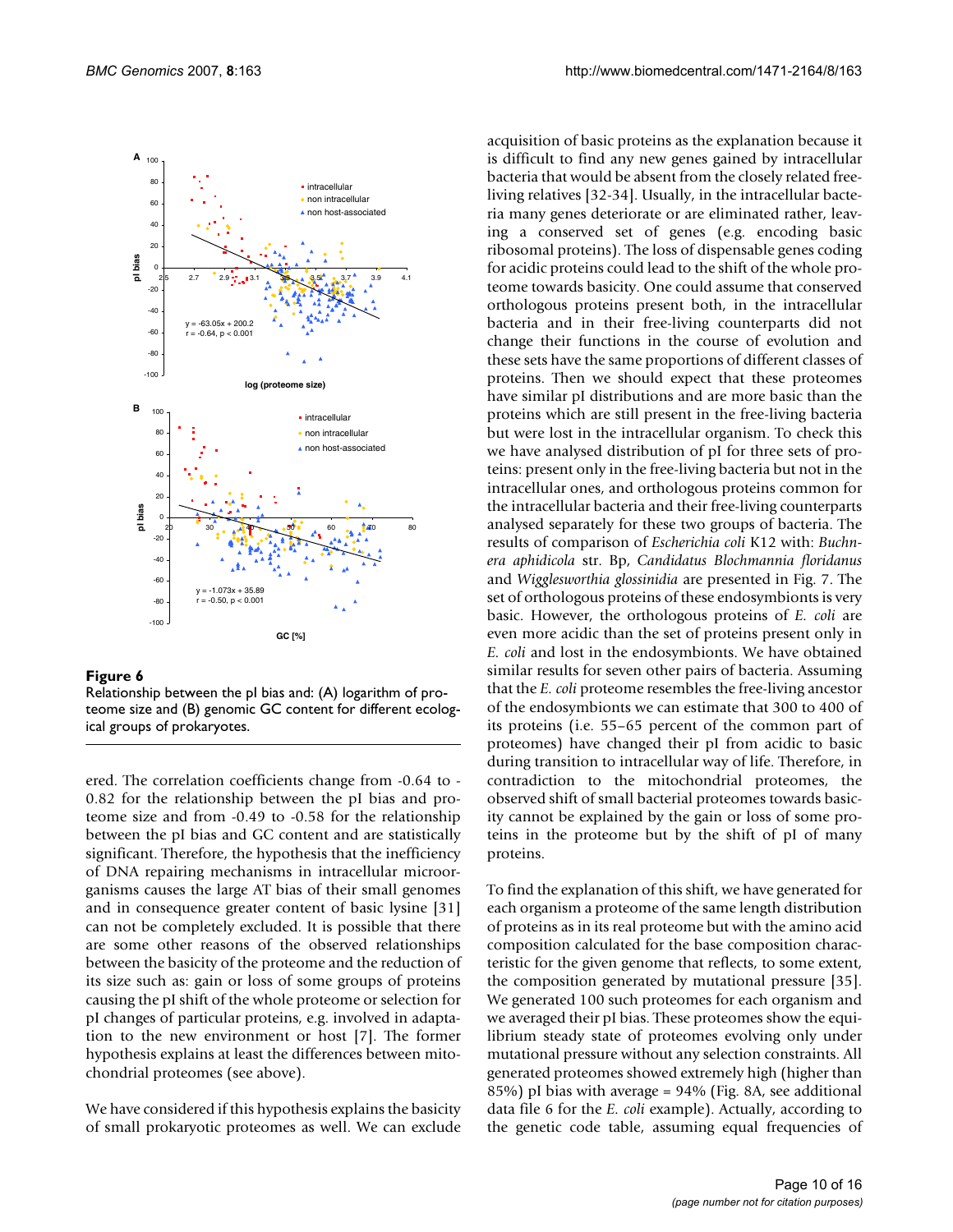

Distribution of pI for three sets of proteins: present in *E*. *coli*  K12 only and not in the intracellular endosymbiont (only in Ec), *E. coli* proteins orthologous to the intracellular bacteria [(common (Ec)], and the endosymbiont proteins orthologous to *E. coli* [(common (initials of endosymbiont)]. Comparisons are made for *E*. *coli* K12 with: *Buchnera aphidicola* str. Bp (A), *Candidatus Blochmannia floridanus* (B) and *Wigglesworthia glossinidia* (C).

codons, representation of the acidic residues is lower than the basic ones. The relationship between the fraction of the basic or acidic amino acid and GC content is non-linear but any nucleotide composition favours basic residues especially for extreme GC content (Fig. 8B). The smallest difference between the fraction of coded basic and acidic amino acid is for 37% of GC. It is in agreement with the relationship obtained for the generated proteomes. The lowest pI bias falls between 30% and 40% of GC content. Furthermore, the points bifurcate towards the higher pI bias for the extreme values of GC content showing negative correlation below and positive correlation above 40% of GC content. The negative relationship is probably connected with the increase of basic lysine coded by AT-rich codons whereas the positive one – with the growth of basic arginine coded by GC-rich codons. Since any DNA



#### **Figure 8**

Isoelectric point and GC content. (A) The relationship between the computer-generated pI bias and the genomic GC content of prokaryotic organisms. The generated pI bias is the average calculated for 100 virtual proteomes generated for each organism assuming the same length distribution of proteins as in real proteomes and the amino acid composition calculated from the base composition characteristic for the given genome. (B) The relationship between the fraction of the basic and acidic amino acids and GC content.

composition (especially the one in equilibrium with mutational pressure) shifts proteomes towards basicity, we can assume that the acidic proteomes are subjected to strong selection pressure opposite to the mutational pressure. The more acidic a proteome is the stronger selection should be exerted on it. So far, the most acidic proteomes belong to extreme halophiles so we should expect very strong selection constraints on this group exerted by the hypersaline environment in which they live.

The results indicate that AT bias alone cannot explain the observed basicity of tiny proteomes. We have not observed any correlation for these virtual proteomes between the pI bias and proteome size also. It seems that the acceleration of mutation accumulation itself could be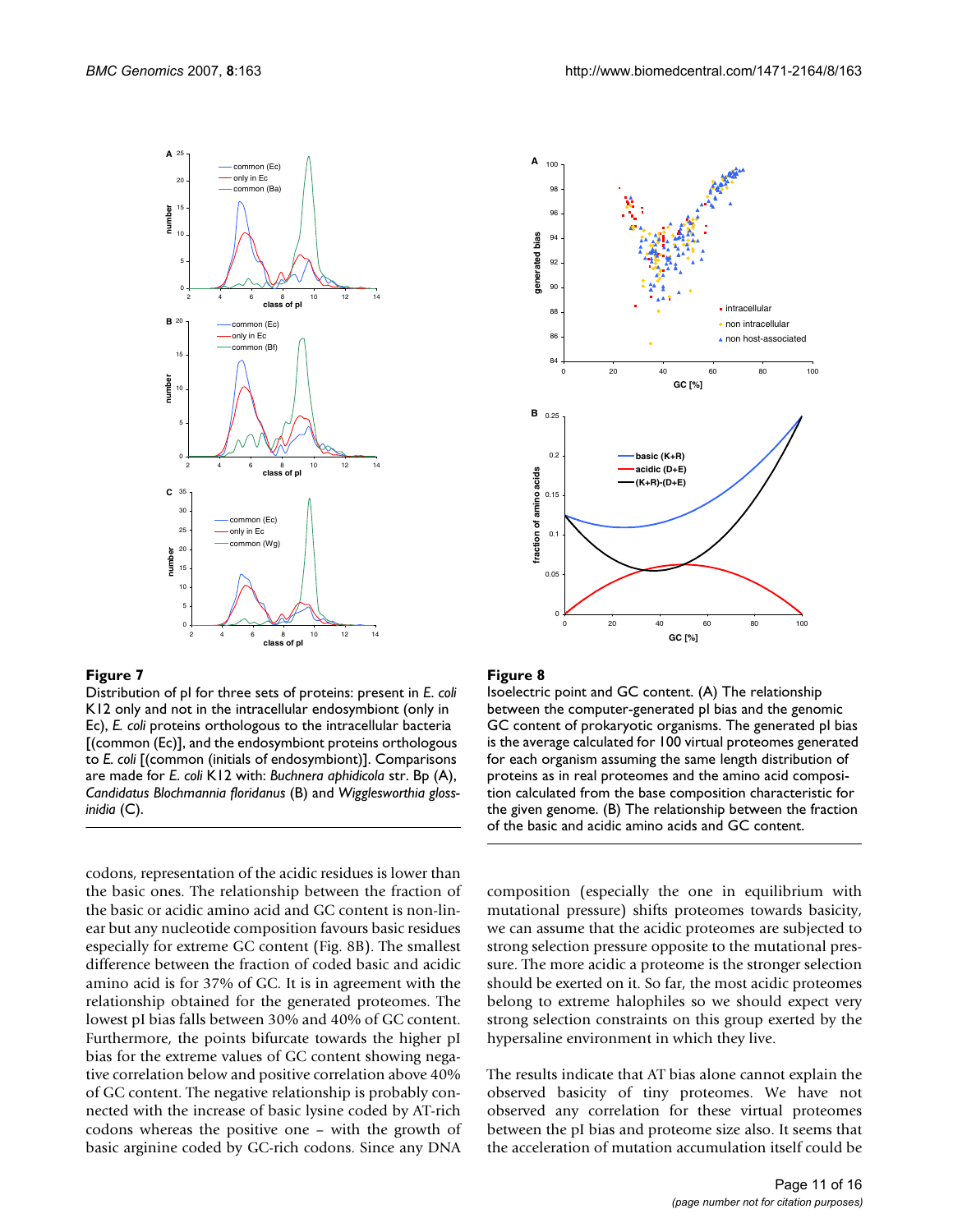responsible for the basicity of tiny proteomes. It is in agreement with the well-documented higher evolutionary rate of intracellular bacteria than their free-living relatives. It has been suggested that the higher rate of evolution results from enhanced mutation rate [36] and/or Muller's ratchet effect or the easier fixation of mutations by genetic drift in small asexual populations [37-46]. Accordingly, the increase of basicity of proteomes and the increase of mutational AT bias would be paralelly ongoing phenomena resulting from the higher evolution rate of genomes of intracellular bacteria. The elevated AT bias probably results from the elimination of genes encoding DNA repair and recombination-associated enzymes or at least from the decrease in their efficiency in intracellular organisms [31,32,37,47-49]. These enzymes would normally correct the error-related tendency toward AT enrichment, for example the deamination of cytosine to uracil, which is then replaced by thymine.

To confirm our explanation we have analysed 39 sets of much conserved orthologous proteins present in each of 100 selected prokaryotic organisms, representing quite uniformly the values of the pI bias. We have assumed that if the increase in substitution rate affects the pI distribution we should observe a positive correlation between the pI of these proteins and the pI bias of the whole proteomes. Actually, for 36 of them we have found such statistically significant correlation (see additional data file 12). Three sets, for which the correlation was not significant, represent the most basic ribosomal proteins and maybe their further shift was improbable. The results indicate that even much conserved proteins subjected to strong selectional constraints follow the global trend in the pI distribution. Such a relationship concerns probably many other proteins because analyses of pI of Clusters of Orthologous Groups (COGs) showed that proteins of only few clusters are conserved and stay in the same acidic or basic set while the majority of them jump between the two sets [15]. Many of these promiscuous proteins are membrane proteins that have direct contact with the external environment and may be considered adaptive proteins. Therefore it would favour the hypothesis about the selection for pI changes of particular proteins. However, it does not fully explain the basicity of small prokaryotic proteomes because the changes of pI concern also many non-membrane and much conserved proteins. (Relationships between pI and other phenomena we discussed in additional data file 13.)

It would be interesting to investigate the relationship between the change of the pI distribution of proteomes and the transition of organisms from the free to intracellular way of life on different stages of genome reduction. Very insightful results concerning this subject would give sequencing and analysis of reduced genomes of bacterial endosymbionts identified in eukaryotic hosts, e.g. a cyanobacterium in amoeba *Paulinella chromatophora*, a cyanobacterium *Cyanothece* in diatom *Rhopalodia gibba*, a Gram-negative bacterium in diatom *Pinnularia nobilis* and many different bacterial endosymbionts found in various species of insects. Additional interesting results would come from analyses of nucleomorphs – small, reduced eukaryotic nuclei found in certain plastids present in some groups of algae such as cryptomonads and chlorarachniophytes. Moreover, it is interesting to estimate how many mutations are required or should be accepted to remodel one proteome to another in the aspect of their pI. However, many factors such as length, amino acid composition, pI of the original proteins, mutation rate and patterns of nucleotide substitutions and resulting patterns of amino acid substitutions should be taken into account.

## **Conclusion**

Although the distribution of pI of proteins in proteomes is generally bimodal, different species have different abundance of acidic and basic proteins that is correlated with ecology of these species, especially with habitat, relation to the host cell and salinity of the environment. The pI distribution is also related with taxonomy of organism but only on higher taxonomical levels and subcellular localization of some proteomes. The other factor that shapes the distribution is the rate of mutations accumulation. The rate is higher in intracellular organisms than in free-living ones and it is responsible for the basicity of tiny proteomes that explains the observed relationship between the proteome size and pI of proteomes.

### **Methods**

Proteomic sets were downloaded from different sources (see additional data file 1 for details): National Center for Biotechnology Information, European Bioinformatics Institute, DOE Joint Genome Institute, Broad Institute of MIT and Harvard, The Institute for Genomic Research (TIGR), Welcome Trust Sanger Institute, Ensembl project, Stanford Genomic Resources, Virginia Commonwealth University, National Institute of Genetics, Japan, PlasmoDB, International Fugu Genome Consortium, Genoscope, DictyBase and SilkDB. We have not analysed proteomes containing less than 10 proteins. In sum we have analysed 1784 proteomes grouped in the following sets encoded by: chromosomes in Archaea (22), Bacteria (210) and Eukaryota (63), mitochondria (720), plastids (42), prokaryotic plasmids (319), phages (245) and viruses (163). Note that in the paper, in the proteomes of Archaea, Bacteria and Eukaryota only chromosomeencoded proteins are referred to. Sequences of nuclearencoded proteins with annotated transit peptides and targeted to mitochondria (2021) or plastids (1173) were downloaded from UniProt database [50]. Proteomes of 12 subcellular localizations (in sum 13,039 proteins) were extracted from non-redundant datasets from DBSub-Loc database [51].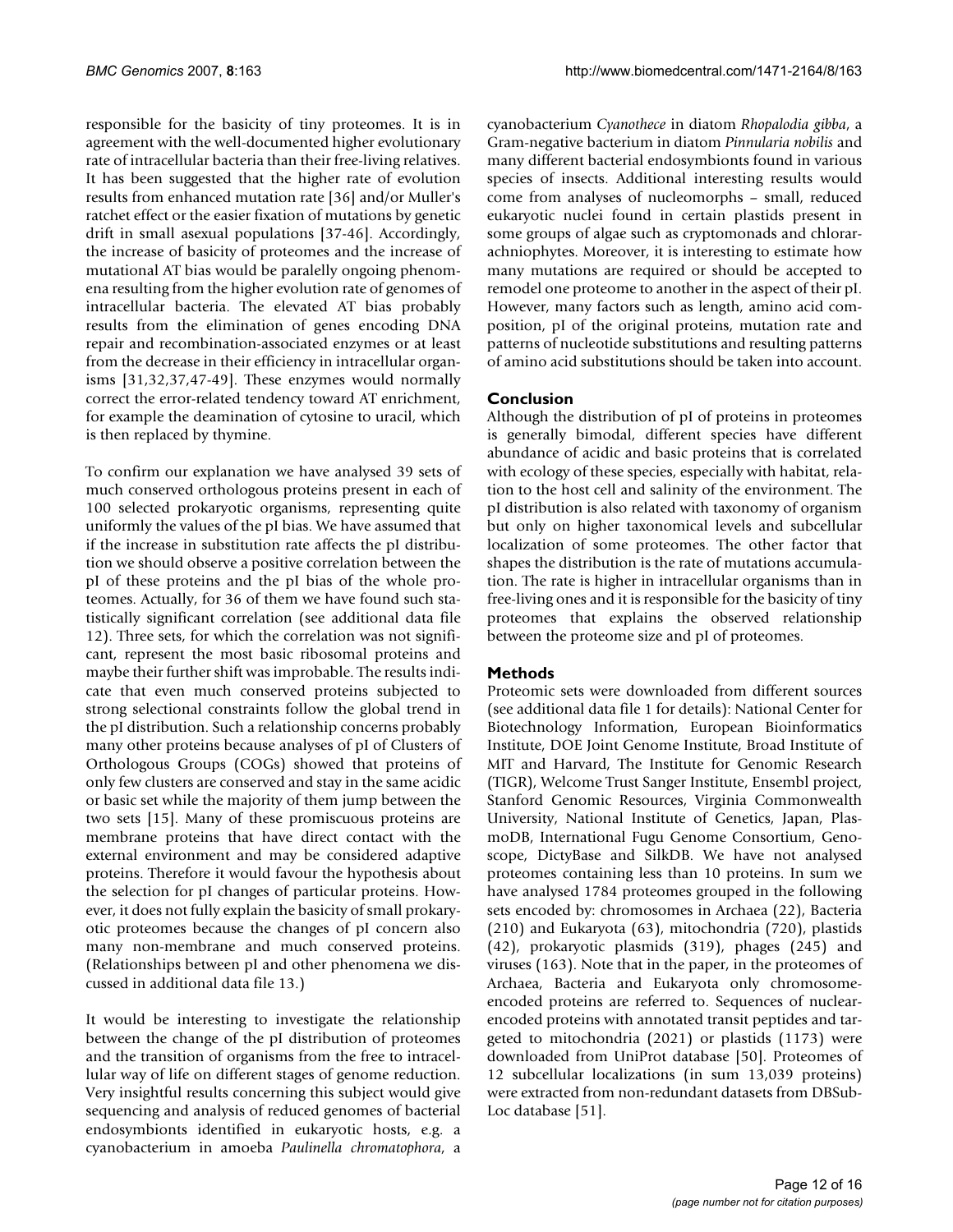Isoelectric points were calculated using the standard iterative algorithm [52,53] that gives relatively precise results of pI calculations for raw protein sequences [1,2]. The algorithm is used in the Compute pI/Mw tool at the ExPASy server [54]. The source code of the algorithm was kindly supplied by Elisabeth Gasteiger.

Each proteome was divided into two sets named the acidic and the basic one according to the pI value of its proteins. To find the point of division of proteomes for the two sets, we ranked proteins according to their pI values, cut off 10% tails of both acidic and basic proteins and the rest of the proteome distribution was scanned for the largest difference in pI between two neighbouring proteins. The point of division between acidic and basic proteins was set in the middle of this distance. Because of statistical reasons, the procedure was applied only to big chromosomeencoded proteomes of Archaea, Bacteria and Eukaryota. Because of the narrow range and the universality of the mid-point, we assumed as the division point of smaller proteomes encoded by plasmids, mitochondria, plastids, viruses and phages the median of the mid point calculated for the big proteomes which equals 7.41.

Proteomes were characterized by the average pI and the average length of proteins separately for the basic and the acidic sets of proteins and by the "pI bias" (b) describing the relation between the number of proteins in the basic set and the number of proteins in the acidic set:  $b = 100 \cdot$  $(N_{\text{basic}}N_{\text{adiic}})/(N_{\text{basic}}+N_{\text{acidic}})$ , where  $N_{\text{adiic}}$  and  $N_{\text{basic}}$ denote the numbers of proteins in the acidic and the basic sets, respectively.

The different sets of proteomes were clustered by the UPGMA (Unweighted Pair-Group Method Arithmetic Averages) method based on the median of the pI bias. The clustering was performed with the neighbour program from the PHYLIP 3.6 package [55]. To evaluate the reliability of specific clades in UPGMA trees we created 10 000 matrices of median of the pI bias generated by the random sampling of 2/3 members of each group of proteomes (subsampling method). Then we applied the neighbor and consense programs (from the PHYLIP package) to calculate the percent of randomised trees containing a given clade. Moreover, the WeightLESS program [56] was used to perform the WLS-LRT (Weighted least-squares likelihood ratio test) and F-test.

All analysed prokaryotic proteomes were classified according to five ecological signatures: habitat (aquatic, host-associated, multiple, specialized, terrestrial), relation to host cell (extracellular, free living, free living/extracellular, free living/intracellular, intracellular), salinity (extreme halophilic, moderate halophilic, mesohalophilic, non-halophilic), oxygen (aerobic, anaerobic, facultative, microaerophilic) and temperature requirements (hyperthermophilic, mesophilic, psychrophilic, thermophilic). The classification was based on the data published on the NCBI web site, papers related to the sequenced genomes and other sources. A given species was assigned only to one subgroup, the most typical for its ecological property. To analyse the relationship between the pI bias and ecological classification of proteomes the analysed proteomes of particular ecological subgroups were distributed among three classes of the pI bias ('acidic': -90% to -30%, 'neutral': -30% to 30% and 'basic': 30% to 90%). Then the observed numbers of proteomes in the given class were compared to the expected ones by χ2 test.

Sets of orthologous proteins of prokaryotic organisms were downloaded from Microbial Genome Databse – MBGD [57].

The non-parametric Kruskal-Wallis test and t-Student test were applied accordingly to determine statistical significance of tested hypotheses. The Benjamini-Hochberg multiple comparisons procedure for controlling the false discovery rate was used [58].

## **Authors' contributions**

JK started this work and generated preliminary results, carried out analyses, collected data about ecological classification of organisms and wrote scripts in Perl. MP supervised the project, wrote this manuscript, downloaded the data, carried out analyses and wrote scripts in Perl. DM wrote scripts in Perl and generated sequence data. MK wrote this manuscript and contributed substantially to the final manuscript. PB performed some statistical analyses and wrote scripts in the R environment. NP and KS collected data about ecological classification of organisms and generated sequence data. MRD wrote programs in C++ calculating isoelectric point and generating random amino acid sequences. SC drafted manuscript, provided overall guidance and interpretation of results. All authors read and approved the final manuscript.

### **Additional material**

**Additional file 1** *List of analysed proteomes.* Click here for file [\[http://www.biomedcentral.com/content/supplementary/1471-](http://www.biomedcentral.com/content/supplementary/1471-2164-8-163-S1.xls) 2164-8-163-S1.xls]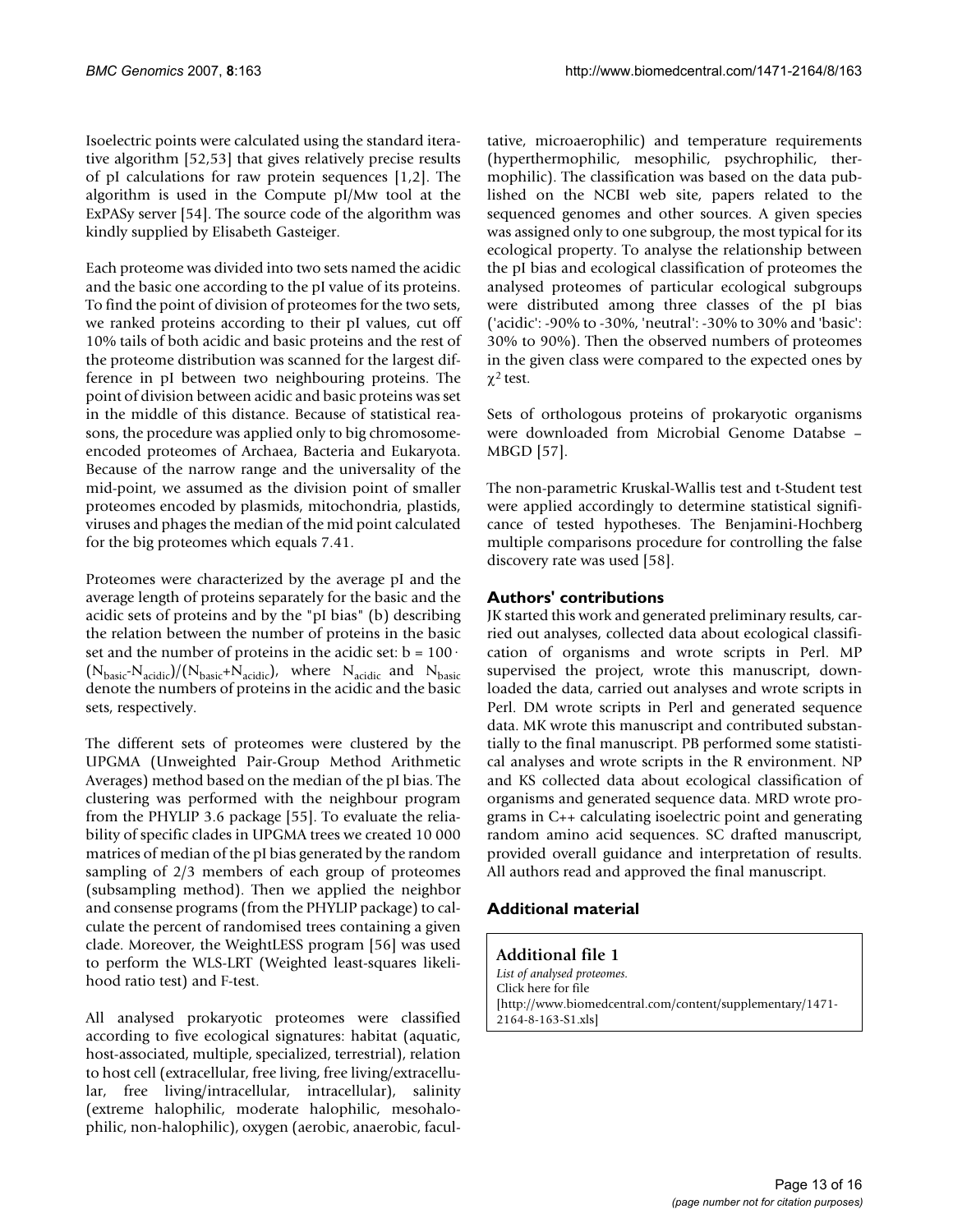## **Additional file 2**

*PI distribution for prokaryotic proteomes. Left panel: histograms of pI values at 0.1 unit intervals (X axis: class of pI; Y axis: percent); right panel: relationships between the logarithm of length of proteins (Y axis) and their pI (Y axis). Black points represent the set of acidic proteins while grey ones – the set of basic proteins.*

Click here for file

[\[http://www.biomedcentral.com/content/supplementary/1471-](http://www.biomedcentral.com/content/supplementary/1471-2164-8-163-S2.pdf) 2164-8-163-S2.pdf]

## **Additional file 3**

*PI distribution for prokaryotic proteomes. Left panel: histograms of pI values at 0.1 unit intervals (X axis: class of pI; Y axis: percent); right panel: relationships between the logarithm of length of proteins (Y axis) and their pI (Y axis). Black points represent the set of acidic proteins while grey ones – the set of basic proteins.*

Click here for file

[\[http://www.biomedcentral.com/content/supplementary/1471-](http://www.biomedcentral.com/content/supplementary/1471-2164-8-163-S3.pdf) 2164-8-163-S3.pdf]

## **Additional file 4**

*PI distribution for eukaryotic proteomes. Left panel: histograms of pI values at 0.1 unit intervals (X axis: class of pI; Y axis: percent); right panel: relationships between the logarithm of length of proteins (Y axis) and their pI (Y axis). Black points represent the set of acidic proteins while grey ones – the set of basic proteins.*

Click here for file

[\[http://www.biomedcentral.com/content/supplementary/1471-](http://www.biomedcentral.com/content/supplementary/1471-2164-8-163-S4.pdf) 2164-8-163-S4.pdf]

## **Additional file 5**

*Relationship between the average pI of proteins and the pI bias for acidic (A) and basic sets (B).* Click here for file [\[http://www.biomedcentral.com/content/supplementary/1471-](http://www.biomedcentral.com/content/supplementary/1471-2164-8-163-S5.pdf) 2164-8-163-S5.pdf]

## **Additional file 6**

*The real and artificial proteomes of* Escherichia coli *K12. Left panel: histograms of pI values at 0.1 unit intervals (X axis: class of pI; Y axis: percent); right panel: relationships between the logarithm of length of proteins (Y axis) and their pI (Y axis).*

Click here for file

[\[http://www.biomedcentral.com/content/supplementary/1471-](http://www.biomedcentral.com/content/supplementary/1471-2164-8-163-S6.pdf) 2164-8-163-S6.pdf]

## **Additional file 7**

*PI distribution of mitochondrial proteomes belonging to Fungi (A), Protista (B) and Viridiplantae (C) prepared separately for proteins common for Metazoa and the analyzed group (present in Metazoa) and absent from Metazoa.* Click here for file [\[http://www.biomedcentral.com/content/supplementary/1471-](http://www.biomedcentral.com/content/supplementary/1471-2164-8-163-S7.pdf)

2164-8-163-S7.pdf]

## **Additional file 8**

*PI distribution for nuclear-encoded proteins targeted to organelles: plastid and mitochondrion. Left panel: histograms of pI values at 0.1 unit intervals (X axis: class of pI; Y axis: percent); right panel: relationships between the logarithm of length of proteins (Y axis) and their pI (Y axis). Black points represent the set of acidic proteins while grey ones – the set of basic proteins. Transit peptides, premature proteins (i.e. the whole sequence) and mature proteins (i.e. without transit peptide) were analysed separately. Mitochondrial proteomes were divided to various taxonomical groups.*

Click here for file

[\[http://www.biomedcentral.com/content/supplementary/1471-](http://www.biomedcentral.com/content/supplementary/1471-2164-8-163-S8.pdf) 2164-8-163-S8.pdf]

## **Additional file 9**

*PI distribution for proteomes of different subcellular localization. Left panel: histograms of pI values at 0.1 unit intervals (X axis: class of pI; Y axis: percent); right panel: relationships between the logarithm of length of proteins (Y axis) and their pI (Y axis). Black points represent the set of acidic proteins while grey ones – the set of basic proteins.* Click here for file [\[http://www.biomedcentral.com/content/supplementary/1471-](http://www.biomedcentral.com/content/supplementary/1471-2164-8-163-S9.pdf) 2164-8-163-S9.pdf]

## **Additional file 10**

*Ecological changes and their relationships with the pI bias of proteomes in closely related organisms.* Click here for file [\[http://www.biomedcentral.com/content/supplementary/1471-](http://www.biomedcentral.com/content/supplementary/1471-2164-8-163-S10.doc) 2164-8-163-S10.doc]

## **Additional file 11**

*Relationship between the pI bias and logarithm of proteome size for archaeal, bacterial and eukaryotic organisms.* Click here for file [\[http://www.biomedcentral.com/content/supplementary/1471-](http://www.biomedcentral.com/content/supplementary/1471-2164-8-163-S11.pdf) 2164-8-163-S11.pdf]

## **Additional file 12**

*Characteristics of 39 sets of conserved orthologous proteins present in all selected 100 prokaryotic organisms. The correlation coefficient was calculated between the pI of proteins and the pI bias of the whole proteomes.* Click here for file

[\[http://www.biomedcentral.com/content/supplementary/1471-](http://www.biomedcentral.com/content/supplementary/1471-2164-8-163-S12.doc) 2164-8-163-S12.doc]

## **Additional file 13**

*Discussion about relationships between pI and other phenomena* Click here for file [\[http://www.biomedcentral.com/content/supplementary/1471-](http://www.biomedcentral.com/content/supplementary/1471-2164-8-163-S13.doc) 2164-8-163-S13.doc]

### **Acknowledgements**

We would like to thank Elisabeth Gasteiger for sending us the source code of the algorithm calculating pI. We are grateful to two anonymous Reviewers for their insightful comments and suggestions. The work was supported by Polish Foundation for Science and by grant #1016/S/IGiM/05. It was done in the frame of the ESF program COST Action P10.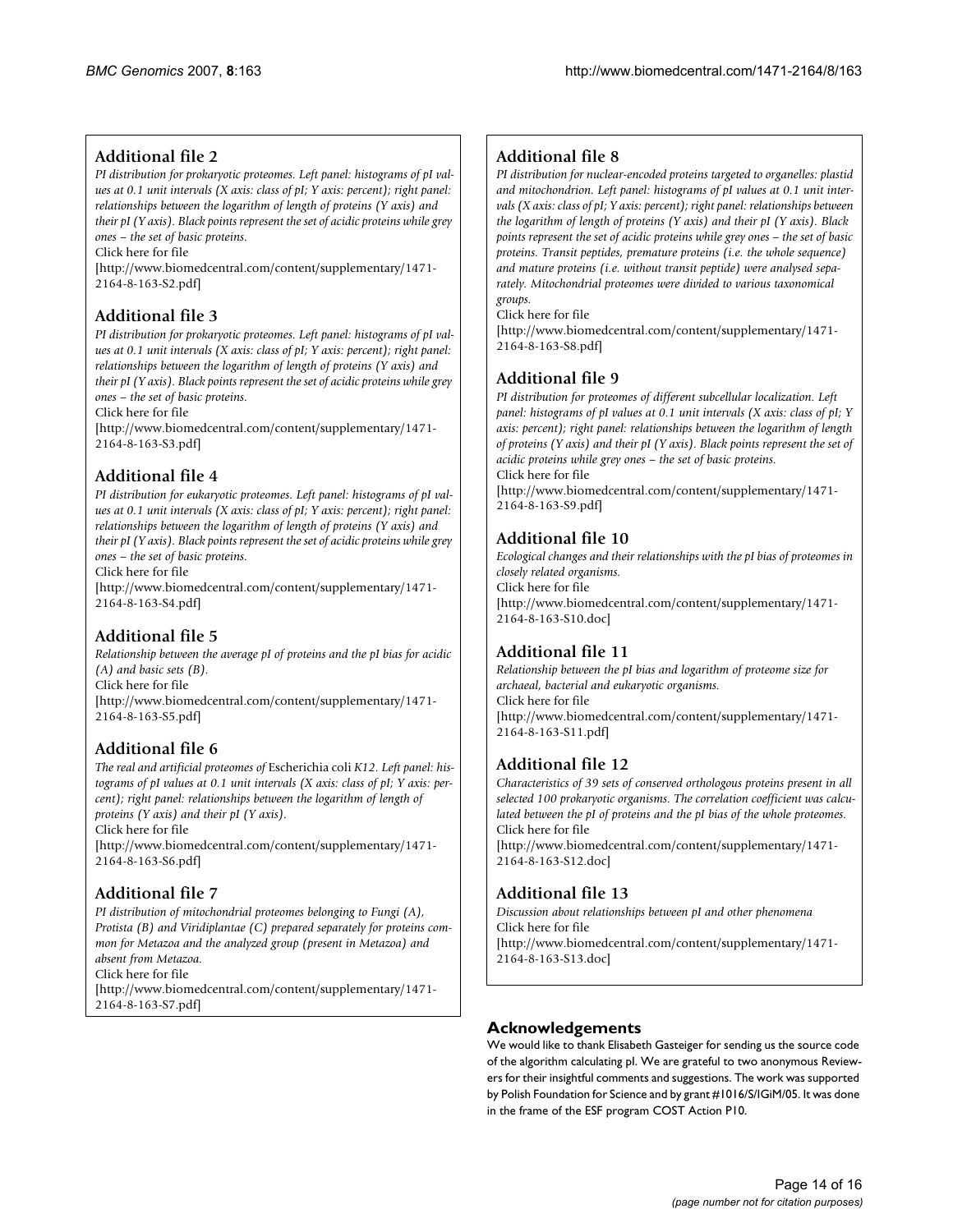#### **References**

- 1. Link AJ, Hays LG, Carmack EB, Yates JR 3rd: **Identifying the major proteome components of** *Haemophilus influenzae* **[type-strain](http://www.ncbi.nlm.nih.gov/entrez/query.fcgi?cmd=Retrieve&db=PubMed&dopt=Abstract&list_uids=9298647) [NCTC 8143.](http://www.ncbi.nlm.nih.gov/entrez/query.fcgi?cmd=Retrieve&db=PubMed&dopt=Abstract&list_uids=9298647)** *Electrophoresis* 1997, **18:**1314-1334.
- 2. Link AJ, Robison K, Church GM: **Comparing the predicted and observed properties of proteins encoded in the genome of** *Escherichia coli K-12* **[.](http://www.ncbi.nlm.nih.gov/entrez/query.fcgi?cmd=Retrieve&db=PubMed&dopt=Abstract&list_uids=9298646)** *Electrophoresis* 1997, **18:**1259-1313.
- 3. VanBogelen RA, Abshire KZ, Moldover B, Olson ER, Neidhardt FC: *Escherichia coli* **[proteome analysis using the gene-protein](http://www.ncbi.nlm.nih.gov/entrez/query.fcgi?cmd=Retrieve&db=PubMed&dopt=Abstract&list_uids=9298644) [database.](http://www.ncbi.nlm.nih.gov/entrez/query.fcgi?cmd=Retrieve&db=PubMed&dopt=Abstract&list_uids=9298644)** *Electrophoresis* 1997, **18:**1243-1251.
- 4. Urquhart BL, Cordwell SJ, Humphery-Smith J: **Comparison of Predicted and Observed Properties of Proteins Encoded in the Genome of** *Mycobacterium tuberculosis* **[H37Rv.](http://www.ncbi.nlm.nih.gov/entrez/query.fcgi?cmd=Retrieve&db=PubMed&dopt=Abstract&list_uids=9875222)** *Biochem Biophys Res Commun* 1998, **253:**70-79.
- 5. VanBogelen RA, Schilles EE, Thomas JD, Neidhardt FC: **[Diagnosis of](http://www.ncbi.nlm.nih.gov/entrez/query.fcgi?cmd=Retrieve&db=PubMed&dopt=Abstract&list_uids=10493120) [cellular states of microbial organisms using proteomics.](http://www.ncbi.nlm.nih.gov/entrez/query.fcgi?cmd=Retrieve&db=PubMed&dopt=Abstract&list_uids=10493120)** *Electrophoresis* 1999, **20:**2149-2159.
- 6. Schwartz R, Ting CS, King J: **[Whole Proteome pI Values Corre](http://www.ncbi.nlm.nih.gov/entrez/query.fcgi?cmd=Retrieve&db=PubMed&dopt=Abstract&list_uids=11337469)[late with Subcellular Localizations of Proteins for Organisms](http://www.ncbi.nlm.nih.gov/entrez/query.fcgi?cmd=Retrieve&db=PubMed&dopt=Abstract&list_uids=11337469)** [within the Three Domains of Life.](http://www.ncbi.nlm.nih.gov/entrez/query.fcgi?cmd=Retrieve&db=PubMed&dopt=Abstract&list_uids=11337469) **11:**703-709.
- 7. Knight ChG, Kassen R, Hebestreit H, Rainey PB: **[Global analysis of](http://www.ncbi.nlm.nih.gov/entrez/query.fcgi?cmd=Retrieve&db=PubMed&dopt=Abstract&list_uids=15150418) [predicted proteomes: Functional adaptation of physical](http://www.ncbi.nlm.nih.gov/entrez/query.fcgi?cmd=Retrieve&db=PubMed&dopt=Abstract&list_uids=15150418) [properties.](http://www.ncbi.nlm.nih.gov/entrez/query.fcgi?cmd=Retrieve&db=PubMed&dopt=Abstract&list_uids=15150418)** *Proc Natl Acad Sci USA* 2004, **101:**8390-8395.
- 8. Weiller GF, Caraux G, Sylvester N: **[The modal distribution of](http://www.ncbi.nlm.nih.gov/entrez/query.fcgi?cmd=Retrieve&db=PubMed&dopt=Abstract&list_uids=15048976) [protein isoelectric points reflects amino acid properties](http://www.ncbi.nlm.nih.gov/entrez/query.fcgi?cmd=Retrieve&db=PubMed&dopt=Abstract&list_uids=15048976) [rather than sequence evolution.](http://www.ncbi.nlm.nih.gov/entrez/query.fcgi?cmd=Retrieve&db=PubMed&dopt=Abstract&list_uids=15048976)** *Proteomics* 2004, **4:**943-949.
- 9. Arakawa T, Timasheff SE: **[Theory of protein solubility.](http://www.ncbi.nlm.nih.gov/entrez/query.fcgi?cmd=Retrieve&db=PubMed&dopt=Abstract&list_uids=4079776)** *Methods Enzymol* 1985, **114:**49-77.
- 10. Kennedy SP, Ng WV, Salzberg SL, Hood L, DasSarma S: **[Under](http://www.ncbi.nlm.nih.gov/entrez/query.fcgi?cmd=Retrieve&db=PubMed&dopt=Abstract&list_uids=11591641)[standing the adaptation of Halobacterium species NRC-1 to](http://www.ncbi.nlm.nih.gov/entrez/query.fcgi?cmd=Retrieve&db=PubMed&dopt=Abstract&list_uids=11591641) its extreme environment through computational analysis of [its genome sequence.](http://www.ncbi.nlm.nih.gov/entrez/query.fcgi?cmd=Retrieve&db=PubMed&dopt=Abstract&list_uids=11591641)** *Genome Res* 2001, **11:**1641-1650.
- 11. Goo YA, Roach J, Glusman G, Baliga NS, Deutsch K, Pan M, Kennedy S, DasSarma S, Ng WV, Hood L: **[Low-pass sequencing for micro](http://www.ncbi.nlm.nih.gov/entrez/query.fcgi?cmd=Retrieve&db=PubMed&dopt=Abstract&list_uids=14718067)[bial comparative genomics.](http://www.ncbi.nlm.nih.gov/entrez/query.fcgi?cmd=Retrieve&db=PubMed&dopt=Abstract&list_uids=14718067)** *BMC Genomics* 2004, **5:**3.
- 12. Mongodin EF, Nelson KE, Daugherty S, Deboy RT, Wister J, Khouri H, Weidman J, Walsh DA, Papke RT, Sanchez Perez G, Sharma AK, Nesbo CL, MacLeod D, Bapteste E, Doolittle WF, Charlebois RL, Legault B, Rodriguez-Valera F: **The genome of** *Salinibacter ruber* **[: convergence and gene exchange among hyperhalophilic](http://www.ncbi.nlm.nih.gov/entrez/query.fcgi?cmd=Retrieve&db=PubMed&dopt=Abstract&list_uids=16330755) [bacteria and archaea.](http://www.ncbi.nlm.nih.gov/entrez/query.fcgi?cmd=Retrieve&db=PubMed&dopt=Abstract&list_uids=16330755)** *Proc Natl Acad Sci USA* 2005, **102:**18147-18152.
- 13. Seshadri R, Paulsen IT, Eisen JA, Read TD, Nelson KE, Nelson WC, Ward NL, Tettelin H, Davidsen TM, Beanan MJ, Deboy RT, Daugherty SC, Brinkac LM, Madupu R, Dodson RJ, Khouri HM, Lee KH, Carty HA, Scanlan D, Heinzen RA, Thompson HA, Samuel JE, Fraser CM, Heidelberg JF: **Complete genome sequence of the Q-fever pathogen** *Coxiella burnetii. Proc Nat Acad Sci USA* 2003, **100:**5455-5460.
- 14. Kawashima T, Amano N, Koike H, Makino S, Higuchi S, Kawashima-Ohya Y, Watanabe K, Yamazaki M, Kanehori K, Kawamoto T, Nunoshiba T, Yamamoto Y, Aramaki H, Makino K, Suzuki M: **Archaeal adaptation to higher temperatures revealed by genomic sequence of** *Thermoplasma volcanium***[.](http://www.ncbi.nlm.nih.gov/entrez/query.fcgi?cmd=Retrieve&db=PubMed&dopt=Abstract&list_uids=11121031)** *Proc Natl Acad Sci USA* 2000, **97:**14257-14262.
- 15. Nandi S, Mehra N, Lynn A, Bhattacharya A: **[Comparison of theo](http://www.ncbi.nlm.nih.gov/entrez/query.fcgi?cmd=Retrieve&db=PubMed&dopt=Abstract&list_uids=16150155)[retical proteome: Identification of COGs with conserved and](http://www.ncbi.nlm.nih.gov/entrez/query.fcgi?cmd=Retrieve&db=PubMed&dopt=Abstract&list_uids=16150155) [variable PI with the multimodal PI distribution.](http://www.ncbi.nlm.nih.gov/entrez/query.fcgi?cmd=Retrieve&db=PubMed&dopt=Abstract&list_uids=16150155)** *BMC Genomics* 2005, **6:**116.
- 16. Baldauf SL: **A Search for the Origins of Animals and Fungi: Comparing and Combining Molecular Data.** *Am Nat* 1999, **154(S4):**S178-S188.
- 17. Baldauf SL, Roger AJ, Wenk-Siefert I, Doolittle WF: **[A kingdom](http://www.ncbi.nlm.nih.gov/entrez/query.fcgi?cmd=Retrieve&db=PubMed&dopt=Abstract&list_uids=11062127)[level phylogeny of eukaryotes based on combined protein](http://www.ncbi.nlm.nih.gov/entrez/query.fcgi?cmd=Retrieve&db=PubMed&dopt=Abstract&list_uids=11062127) [data.](http://www.ncbi.nlm.nih.gov/entrez/query.fcgi?cmd=Retrieve&db=PubMed&dopt=Abstract&list_uids=11062127)** *Science* 2000, **290:**972-977.
- 18. Lanyi JK: **[Salt-dependent properties of proteins from](http://www.ncbi.nlm.nih.gov/entrez/query.fcgi?cmd=Retrieve&db=PubMed&dopt=Abstract&list_uids=4607500) [extremely halophilic bacteria.](http://www.ncbi.nlm.nih.gov/entrez/query.fcgi?cmd=Retrieve&db=PubMed&dopt=Abstract&list_uids=4607500)** *Bacteriol Rev* 1974, **38:**272-290.
- 19. Bonnete F, Madern D, Zaccai G: **[Stability against denaturation](http://www.ncbi.nlm.nih.gov/entrez/query.fcgi?cmd=Retrieve&db=PubMed&dopt=Abstract&list_uids=7990132) [mechanisms in halophilic malate dehydrogenase "adapt" to](http://www.ncbi.nlm.nih.gov/entrez/query.fcgi?cmd=Retrieve&db=PubMed&dopt=Abstract&list_uids=7990132) [solvent conditions.](http://www.ncbi.nlm.nih.gov/entrez/query.fcgi?cmd=Retrieve&db=PubMed&dopt=Abstract&list_uids=7990132)** *J Mol Biol* 1994, **244:**436-447.
- 20. Ng WV, Kennedy S, Mahairas GG, Berquist B, Pan M, Shukla HD, Lasky SR, Baliga N, Thorsson V, Sbrogna J, Swartzell S, Weir D, Hall J, Dahl TA, Welti R, Goo YA, Leithauser B, Keller K, Cruz R, Danson MJ, Hough DW, Maddocks DG, Jablonski PE, Krebs MP, Angevine CM, Dale H, Isenbarger TA, Peck RF, Pohlschroder M, Spudich JL,

Jung K, Alam M, Freitas T, Hou S, Daniels CJ, Dennis PP, Omer AD, Ebhardt H, Lowe TM, Liang P, Riley M, Hood L, DasSarma S: **[Genome Sequence of Halobacterium Species NRC-1.](http://www.ncbi.nlm.nih.gov/entrez/query.fcgi?cmd=Retrieve&db=PubMed&dopt=Abstract&list_uids=11016950)** *Proc Nat Acad Sci USA* 2000, **97:**12176-12181.

- 21. Karlin S, Brocchieri L, Trent J, Blaisdell BE, Mrazek J: **[Heterogeneity](http://www.ncbi.nlm.nih.gov/entrez/query.fcgi?cmd=Retrieve&db=PubMed&dopt=Abstract&list_uids=12167359) [of genome and proteome content in Bacteria, Archaea, and](http://www.ncbi.nlm.nih.gov/entrez/query.fcgi?cmd=Retrieve&db=PubMed&dopt=Abstract&list_uids=12167359) [Eukaryotes.](http://www.ncbi.nlm.nih.gov/entrez/query.fcgi?cmd=Retrieve&db=PubMed&dopt=Abstract&list_uids=12167359)** *Theor Popul Biol* 2002, **61:**367-390.
- 22. Fukuchi S, Yoshimune K, Wakayama M, Moriguchi M, Nishikawa K: **[Unique amino acid composition of proteins in halophilic bac](http://www.ncbi.nlm.nih.gov/entrez/query.fcgi?cmd=Retrieve&db=PubMed&dopt=Abstract&list_uids=12628242)[teria.](http://www.ncbi.nlm.nih.gov/entrez/query.fcgi?cmd=Retrieve&db=PubMed&dopt=Abstract&list_uids=12628242)** *J Mol Biol* 2003, **327:**347-357.
- 23. Rao JK, Argos P: **[Structural stability of halophilic proteins.](http://www.ncbi.nlm.nih.gov/entrez/query.fcgi?cmd=Retrieve&db=PubMed&dopt=Abstract&list_uids=6796115)** *Biochemistry* 1981, **20:**6536-6543.
- 24. Dym O, Mevarech | L, Sussman L: Structural features that stabi**lize halophilic malate dehydrogenase from an archaebacterium.** *Science* 1995, **267:**1334-1346.
- 25. Eisenberg H: **[Life in unusual environments: progress in under](http://www.ncbi.nlm.nih.gov/entrez/query.fcgi?cmd=Retrieve&db=PubMed&dopt=Abstract&list_uids=7726549)[standing the structure and function of enzymes from](http://www.ncbi.nlm.nih.gov/entrez/query.fcgi?cmd=Retrieve&db=PubMed&dopt=Abstract&list_uids=7726549) [extreme halophilic bacteria.](http://www.ncbi.nlm.nih.gov/entrez/query.fcgi?cmd=Retrieve&db=PubMed&dopt=Abstract&list_uids=7726549)** *Arch Biochem Biophys* 1995, **318:**1-5.
- 26. Madern D, Zaccai G: **Stabilisation of halophilic malate dehydrogenase from** *Haloarcula marismortui* **[by divalent cations –](http://www.ncbi.nlm.nih.gov/entrez/query.fcgi?cmd=Retrieve&db=PubMed&dopt=Abstract&list_uids=9370373) [effects of temperature, water isotope, cofactor and pH.](http://www.ncbi.nlm.nih.gov/entrez/query.fcgi?cmd=Retrieve&db=PubMed&dopt=Abstract&list_uids=9370373)** *Eur J Biochem* 1997, **249:**607-611.
- 27. Elcock AH, McCammon JA: **[Electrostatic contributions to the](http://www.ncbi.nlm.nih.gov/entrez/query.fcgi?cmd=Retrieve&db=PubMed&dopt=Abstract&list_uids=9677300) [stability of halophilic proteins.](http://www.ncbi.nlm.nih.gov/entrez/query.fcgi?cmd=Retrieve&db=PubMed&dopt=Abstract&list_uids=9677300)** *J Mol Biol* 1998, **280:**731-748 [[http://www.genome.org/cgi/external\\_ref?access\\_num=10.1006/](http://www.genome.org/cgi/external_ref?access_num=10.1006/jmbi.1998.1904&link_type=DOI) [jmbi.1998.1904&link\\_type=DOI\]](http://www.genome.org/cgi/external_ref?access_num=10.1006/jmbi.1998.1904&link_type=DOI).
- 28. Oren A, Mana L: **Amino acid composition of bulk protein and salt relationships of selected enzymes of** *Salinibacter ruber***[,](http://www.ncbi.nlm.nih.gov/entrez/query.fcgi?cmd=Retrieve&db=PubMed&dopt=Abstract&list_uids=12072957) [an extremely halophilic Bacterium.](http://www.ncbi.nlm.nih.gov/entrez/query.fcgi?cmd=Retrieve&db=PubMed&dopt=Abstract&list_uids=12072957)** *Extremophiles* 2002, **6:**217-223.
- 29. Teysseire N, Boudier JA, Raoult D: *Rickettsia conorii* **[entry into](http://www.ncbi.nlm.nih.gov/entrez/query.fcgi?cmd=Retrieve&db=PubMed&dopt=Abstract&list_uids=7806381) [Vero cells.](http://www.ncbi.nlm.nih.gov/entrez/query.fcgi?cmd=Retrieve&db=PubMed&dopt=Abstract&list_uids=7806381)** *Infect Immun* 1995, **63:**366-374.
- 30. Douglas S, Zauner S, Fraunholz M, Beaton M, Penny S, Deng LT, Wu X, Reith M, Cavalier-Smith T, Maier UG: **[The highly reduced](http://www.ncbi.nlm.nih.gov/entrez/query.fcgi?cmd=Retrieve&db=PubMed&dopt=Abstract&list_uids=11323671)** [genome of an enslaved algal nucleus.](http://www.ncbi.nlm.nih.gov/entrez/query.fcgi?cmd=Retrieve&db=PubMed&dopt=Abstract&list_uids=11323671) **410:**1091-1096.
- 31. Moran NA: **[Genome reduction in bacterial pathogens.](http://www.ncbi.nlm.nih.gov/entrez/query.fcgi?cmd=Retrieve&db=PubMed&dopt=Abstract&list_uids=11893328)** *Cell* 2002, **108:**583-586.
- 32. Shigenobu S, Watanabe H, Hattori M, Sakaki Y, Ishikawa H: **Genome sequence of the endocellular bacterial symbiont of aphids** *Buchnera sp***[. APS.](http://www.ncbi.nlm.nih.gov/entrez/query.fcgi?cmd=Retrieve&db=PubMed&dopt=Abstract&list_uids=10993077)** *Nature* 2000, **407:**81-86.
- 33. Akman L, Yamashita A, Watanabe H, Oshima K, Shiba T, Hattori M, Aksoy S: **Genome sequence of the endocellular obligate symbiont of tsetse flies,** *Wigglesworthia glossinidia***[.](http://www.ncbi.nlm.nih.gov/entrez/query.fcgi?cmd=Retrieve&db=PubMed&dopt=Abstract&list_uids=12219091)** *Nat Genet* 2002, **32:**402-407.
- 34. Moran NA: **[Tracing the evolution of gene loss in obligate sym](http://www.ncbi.nlm.nih.gov/entrez/query.fcgi?cmd=Retrieve&db=PubMed&dopt=Abstract&list_uids=14572545)[bionts.](http://www.ncbi.nlm.nih.gov/entrez/query.fcgi?cmd=Retrieve&db=PubMed&dopt=Abstract&list_uids=14572545)** *Curr Opin Microbiol* 2003, **6:**512-518.
- 35. Muto A, Osawa S: **[The guanine and cytosine content of](http://www.ncbi.nlm.nih.gov/entrez/query.fcgi?cmd=Retrieve&db=PubMed&dopt=Abstract&list_uids=3467347) [genomic DNA and bacterial evolution.](http://www.ncbi.nlm.nih.gov/entrez/query.fcgi?cmd=Retrieve&db=PubMed&dopt=Abstract&list_uids=3467347)** *Proc Natl Acad Sci USA* 1987, **84:**166-169.
- 36. Itoh T, Martin W, Nei M: **[Acceleration of genomic evolution](http://www.ncbi.nlm.nih.gov/entrez/query.fcgi?cmd=Retrieve&db=PubMed&dopt=Abstract&list_uids=12235368) [caused by enhanced mutation rate in endocellular symbi](http://www.ncbi.nlm.nih.gov/entrez/query.fcgi?cmd=Retrieve&db=PubMed&dopt=Abstract&list_uids=12235368)[onts.](http://www.ncbi.nlm.nih.gov/entrez/query.fcgi?cmd=Retrieve&db=PubMed&dopt=Abstract&list_uids=12235368)** *Proc Natl Acad Sci USA* 2002, **99:**12944-12948.
- 37. Moran NA: **[Accelerated evolution and Muller's rachet in](http://www.ncbi.nlm.nih.gov/entrez/query.fcgi?cmd=Retrieve&db=PubMed&dopt=Abstract&list_uids=8610134) [endosymbiotic bacteria.](http://www.ncbi.nlm.nih.gov/entrez/query.fcgi?cmd=Retrieve&db=PubMed&dopt=Abstract&list_uids=8610134)** *Proc Nat Acad Sci USA* 1996, **93:**2873-2878.
- 38. Andersson SGE, Kurland CG: **[Reductive evolution of resident](http://www.ncbi.nlm.nih.gov/entrez/query.fcgi?cmd=Retrieve&db=PubMed&dopt=Abstract&list_uids=9717214) [genomes.](http://www.ncbi.nlm.nih.gov/entrez/query.fcgi?cmd=Retrieve&db=PubMed&dopt=Abstract&list_uids=9717214)** *Trends Microbiol* 1998, **6:**263-268.
- 39. Lambert JL, Moran NA: **[Deleterious mutations destabilize](http://www.ncbi.nlm.nih.gov/entrez/query.fcgi?cmd=Retrieve&db=PubMed&dopt=Abstract&list_uids=9539759) [ribosomal RNA of endosymbionts.](http://www.ncbi.nlm.nih.gov/entrez/query.fcgi?cmd=Retrieve&db=PubMed&dopt=Abstract&list_uids=9539759)** *Proc Natl Acad Sci USA* 1998, **95:**4458-4462.
- 40. Clark MA, Moran NA, Baumann P: **[Sequence evolution in bacte](http://www.ncbi.nlm.nih.gov/entrez/query.fcgi?cmd=Retrieve&db=PubMed&dopt=Abstract&list_uids=10555290)[rial endosymbionts having extreme base composition.](http://www.ncbi.nlm.nih.gov/entrez/query.fcgi?cmd=Retrieve&db=PubMed&dopt=Abstract&list_uids=10555290)** *Mol Biol Evol* 1999, **16:**1586-1598.
- 41. Wernegreen JJ, Moran NA: Evidence for genetic drift in endo**symbionts (***Buchnera***[\): analyses of protein-coding genes.](http://www.ncbi.nlm.nih.gov/entrez/query.fcgi?cmd=Retrieve&db=PubMed&dopt=Abstract&list_uids=10331254)** *Mol Biol Evol* 1999, **16:**83-97.
- 42. Funk DJ, Wernegreen JJ, Moran NA: **[Intraspecific variation in](http://www.ncbi.nlm.nih.gov/entrez/query.fcgi?cmd=Retrieve&db=PubMed&dopt=Abstract&list_uids=11156972) [symbiont genomes: bottlenecks and the aphid Buchnera](http://www.ncbi.nlm.nih.gov/entrez/query.fcgi?cmd=Retrieve&db=PubMed&dopt=Abstract&list_uids=11156972) [association.](http://www.ncbi.nlm.nih.gov/entrez/query.fcgi?cmd=Retrieve&db=PubMed&dopt=Abstract&list_uids=11156972)** *Genetics* 2001, **157:**477-489.
- 43. Moran NA, Mira A: **The process of genome shrinkage in the obligate symbiont,** *Buchnera aphidicola* **.** *Genome Biol* 2001, **2:**1-0054.
- 44. van Ham RCHJ, Kamerbeek J, Palacios C, Rausell C, Abascal F, Bastolla U, Fernández JM, Jiménez L, Postigo M, Silva FJ, Tamames J, Viguera E, Latorre A, Valencia A, Morán F, Moya A: **Reductive genome**